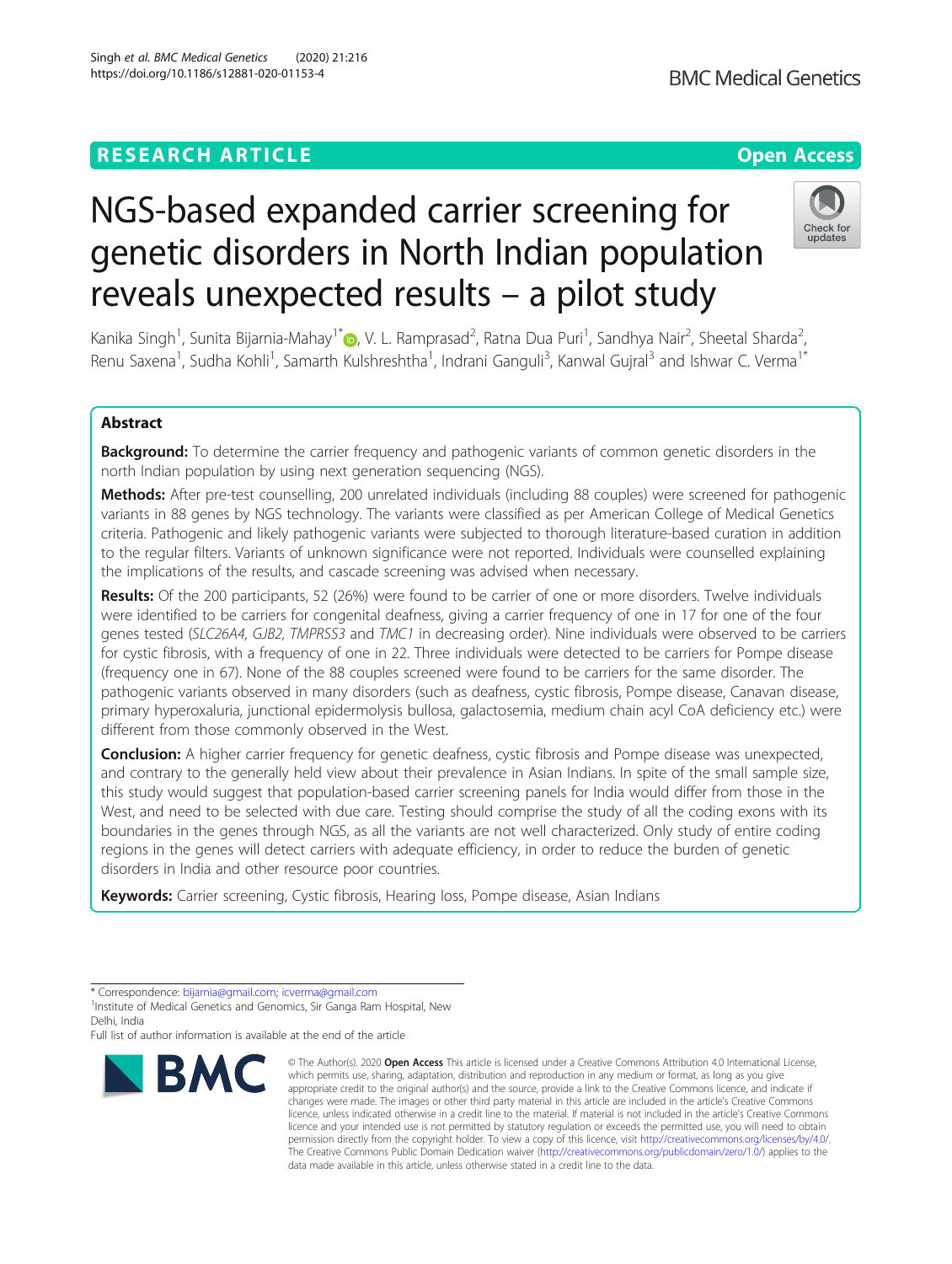# Background

Birth defects, defined as abnormalities of structure and function present from birth, are progressively contributing to a greater proportion of fetal, neonatal, infant and childhood mortality in developing countries. This is due to the decline in infectious and nutritional causes due to extensive use of immunizations, control of diarrheal and respiratory infections, and improvements in health care [[1\]](#page-12-0). In the West, 29.8% of early mortality and 29.2% of chronic problems, are due to birth defects [[2\]](#page-12-0). The major difference in the type of disorders observed in developing and developed countries is a higher incidence of autosomal recessive single gene disorders due to consanguinity and endogamous marriages in the former [\[2](#page-12-0), [3\]](#page-12-0). WHO estimated that globally 206,000 deaths and about 7% of all neonatal deaths are caused by birth defects [\[4](#page-12-0)]. In India, the Sample Registration System Survey during 2010–2013 showed the contribution of congenital malformations to childhood mortality, infant mortality and neonatal mortality as 4.4, 4.6 and 4.0% respectively [[5\]](#page-12-0). In the tertiary care hospitals birth defects contributed from 4.2 to 13.4% of perinatal mortality, making congenital malformations and genetic disorders as the third leading cause of neonatal mortality [[6](#page-12-0)]. The burden of genetic disorders in India has been presented in a number of publications and their prevention through screening has been emphasized [[3](#page-12-0), [7](#page-12-0)].

Birth defects, including genetic disorders, can cause significant mortality, diminish productivity and quality of life and cause social stigmatization and economic burden especially in resource poor countries. Their prevention is therefore a priority in all countries.

Most countries carry out prevention by screening for infections during pregnancy by serology, chromosomal disorders by biochemical test and structural abnormalities by ultrasonography. However, population prevalence studies have shown that the number of single gene disorders is almost equal to or exceeds chromosomal disorders and congenital malformations combined [[3,](#page-12-0) [7](#page-12-0)– [9\]](#page-12-0). The cost of prevention through screening for single gene disorders is much less than the cost of treatment. For example, in Cyprus where thalassemia is common, it was shown that the cost of 8 weeks of prevention was equivalent to the cost of 1 week of treatment of the thalassemia population [\[10](#page-12-0)]. The Ministry of Health of Israel reported that the life time health care cost for persons with thalassemia vs the cost of national screening program was in a ratio of 4.22 to 1  $[11]$ . The need to reduce the prevalence of genetic disorders in developing countries is greater now as the new treatments of genetic disorders are exorbitantly expensive and out of reach for these families [\[12,](#page-12-0) [13](#page-12-0)]. Moreover most of this expenditure has to be covered by out of pocket expenses by the patients/parents themselves.

Screening for carriers of single gene disorders such as cystic fibrosis and Tay Sach disease has also been shown to be cost effective  $[14, 15]$  $[14, 15]$  $[14, 15]$  $[14, 15]$ . Beauchamp et al. examined the clinical impact of a 176-condition expanded carrier screening and demonstrated its cost-effectiveness to reduce the burden of Mendelian disease as compared with minimal screening [[16](#page-12-0)]. Zhanga et al. considered the impact and cost-effectiveness of offering preventive population genomic screening for BRCA1/2, MLH1/MSH2 genes, cystic fibrosis, spinal muscular atrophy and fragile X syndrome to all young adults (18–25 years) in a single-payer health-care system in Australia, and reported that it would be highly cost-effective, but ethical issues need to be considered [[17](#page-12-0)].

The basic objective of carrier screening is to identify carriers and offer them reproductive options from choosing to marry someone who is not a carrier of the same disease (premarital screening) or prenatal diagnosis. In the event that both the husband and wife are carriers of the same disorder, preimplantation genetic diagnosis (after in vitro fertilisation) or prenatal diagnosis (during early stages of a naturally conceived pregnancy) can be carried out [[18](#page-12-0)]. Screening only those families who have a previously affected child is very inefficient, as majority of affected children are born to couples with no previous family history. Similarly screening only those who have an a-priori increased risk of being a carrier based on their personal and family history or who are consanguineously married, or in couples who are opting for sperm or egg donation (Assisted Reproduction Technologies) would still be an inadequate strategy to identify the carriers of genetic disorders. It is best to screen all couples for the genetic disorders common in that population.

World-wide, carrier screening has evolved from an ancestry-based (e.g. in Jewish populations) to pan-ethnic testing, and from single gene disorders, such as cystic fibrosis or α/β-thalassemia, by Sanger sequencing or hematologic techniques, to multiple disorders through Next Generation Sequencing (NGS) [[19\]](#page-12-0). In the West, carrier screening by NGS was initially limited to targeted genotyping because most of the pathogenic variants in the Caucasian population had been characterized and the results were easier to interpret as the subjects were screened for known variants [\[19\]](#page-12-0). This approach is not suitable in resource poor countries as most of the pathogenic variants in different genes have not been characterized. However, screening later shifted to NGS of all coding exons of genes to identify carriers more efficiently. This is more suited in India and other resourcepoor countries, identifying only the variants that are pathogenic or likely pathogenic and ignoring variants of uncertain significance.

Carrier screening studies for single gene disorders in India, as a service, have chiefly been carried out for  $β$ -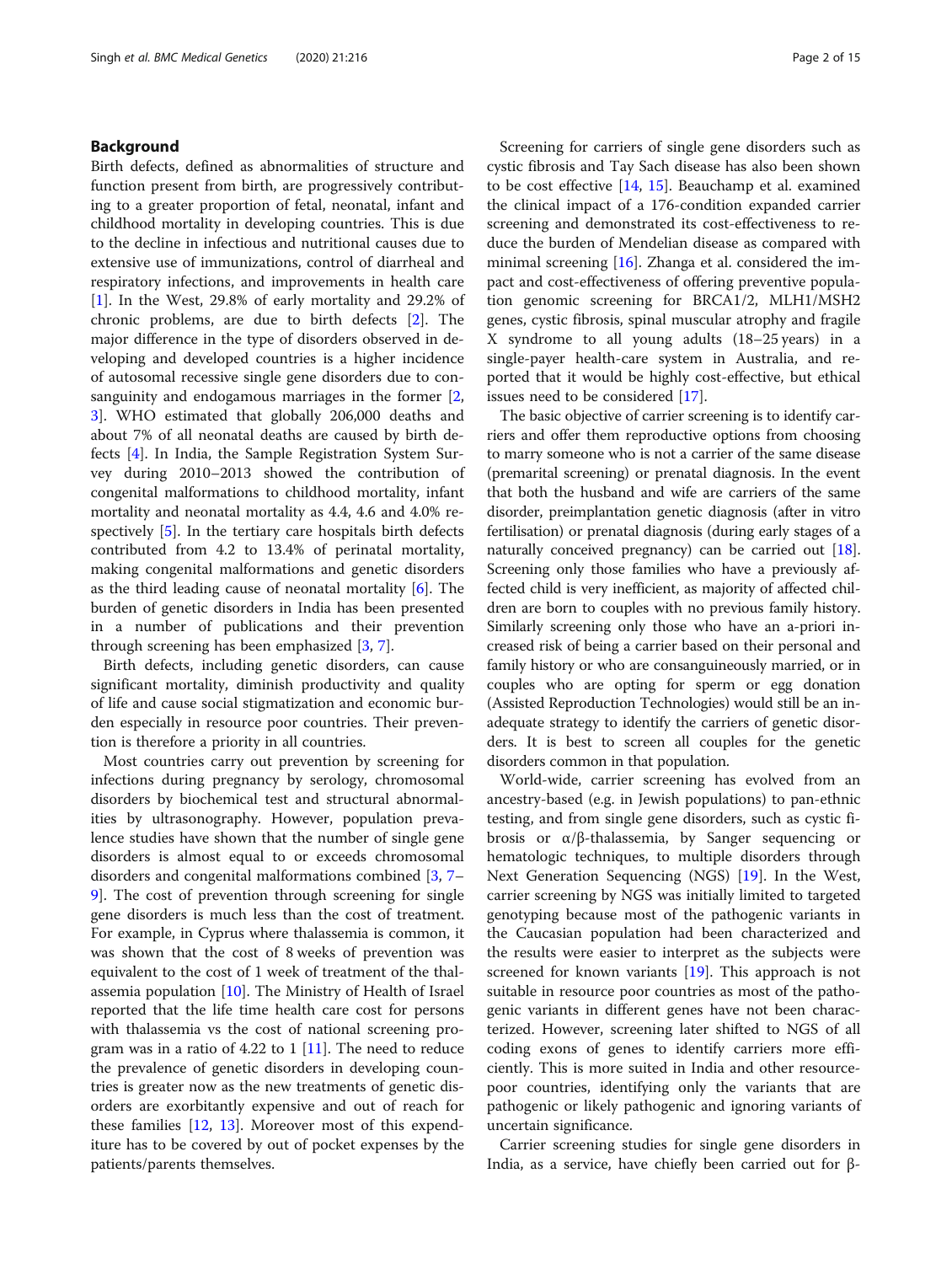thalassemia, based on hematologic technique [\[20\]](#page-12-0). Isolated studies for p.Phe508del in cystic fibrosis [\[21](#page-12-0)] and p.Trp24Ter in GJB2 related hearing loss [\[22](#page-12-0)] and more recently SMN1 deletion in SMA (Spinal muscular atrophy) [[23\]](#page-12-0) have been performed as research studies. The objectives of the present study were to determine the carrier frequency of variants in 88 genes expected to be common in Asian Indians and to identify the pathogenic or likely pathogenic variants.

# Methods

# Subjects

This study was carried out at Sir Ganga Ram Hospital, a tertiary care multispecialty facility, over a period of 22 months from October 2016 through June 2018. Institutional ethical clearance was obtained prior to commencing the study (Ethical clearance number EC/08/ 16/ 1066). The molecular analysis was performed at Medgenome Laboratories Ltd., Bangalore. Two hundred unrelated individual ( $n = 101$  male,  $n = 99$  female) between the age of 20–60 years, visiting the Medical Genetics and Obstetrics and/or Gynaecology out-patient clinic for various reasons unrelated to genetic disorders were enrolled, after pre-test counselling. Individuals known to be carriers of any genetic disease, or with history of a chronic medical disorder or familial genetic disorder were excluded from the study. The relevant history and clinical data of each individual was recorded on standard case record proformas (Supplementary file [1\)](#page-11-0).

### Sample size

A sample size of 200 unrelated individuals was planned for enrolment in this pilot study.

# Statistical analysis

Descriptive analysis was done, and outcome reported as proportion of carriers upon total individuals tested (n/200). Confidence interval was calculated by Wilson method [[24\]](#page-12-0).

#### Selection of gene panel

The selection of genes followed the Wilson and Jungner criteria [\[25\]](#page-12-0). Genes selected were those which cause high impact disorders that have significant effect on lifespan or reduce quality of life; or genes with moderate impact that do not reduce lifespan but impact quality of life; or disorders with significant socioeconomic burden for which couples would consider prenatal diagnosis. Limited literature available on the prevalence of various monogenic disorders in India was reviewed. The study by Ankala et al. [[26](#page-12-0)], summarised the prevalence of galactosemia in India 1:10,300, congenital adrenal hyperplasia (CAH) 1:2600, phenylketonuria 1:18,300, and amino acid disorders 1: 3600. The prevalence of childhood hearing loss in India was estimated as 1:500 in one study in 2009 [\[27\]](#page-12-0). The true prevalence of cystic fibrosis in India is unknown but suspected to be high in a recent review done by Mandal et al. [[28](#page-12-0)], based on the increased citations in recent years. Lazarin et al., [\[29\]](#page-12-0) also observed a carrier frequency of 1: 40 for cystic fibrosis in South Asian population, much higher than expected from data in India. The genetic register maintained about patients evaluated at our centre was analysed. Eighty eight genes [72 autosomal recessive (AR), 7 X-Linked (XL), 9 autosomal dominant (AD/AR) were selected for testing (Supplementary file [2\)](#page-11-0). A smaller number of disorders were aimed at to develop a short but efficient panel that could be offered at a low cost. Two recessive disorders (cystic megalencephaly and calpainopathy) were included as they are common in an ethnic group (Agrawals) in North India [\[26\]](#page-12-0). Familial Hypercholesterolemia, though an autosomal dominant disorder was studied as it is life threatening and early treatment can save lives. The study was planned in coherence with American College of Medical Genetics (ACMG) position statement on prenatal/preconception expanded carrier screening [\[30\]](#page-12-0). Some common disorders were excluded either because these are not detectable by NGS technology with accuracy or the disorder can be screened easily by haematological tests. These included <sup>β</sup>-thalassemia, deletions in SMN1 (survival motor neuron 1) causing SMA (spinal muscular atrophy), FXS (Fragile X syndrome), and DMD (Duchenne muscular dystrophy). Deletion study of CAH was excluded, although sequencing of the gene was performed. Large copy number variations in any of the 88 genes were also not included, in this sequence – based study.

# Pre and post-test counselling

Prior to the testing, all individuals were counselled about the type of disorders being tested, the implications of being a carrier, the benefits of enrolment of the partner and voluntary nature of testing. Relevant personal, family and ethnic data were recorded. Subjects were clinically examined to rule out any chronic disorder. In post-test counselling the individuals were explained about carrier status and its implications, cascade screening of family members and residual risks remaining after the results (unscreened disorders, chromosomal disorders and indels). The study methodology is depicted in Fig. [1](#page-3-0).

# Molecular and Bioinformatic analysis

DNA was extracted from blood using Qiagen kit, and targeted genes were captured by a custom kit. The libraries were sequenced to mean coverage of > 80-100X on Illumina sequencing platform. The sequences obtained were aligned to human reference genome (GRCh37/hg19) using BWA program [\[31,](#page-12-0) [32\]](#page-12-0) and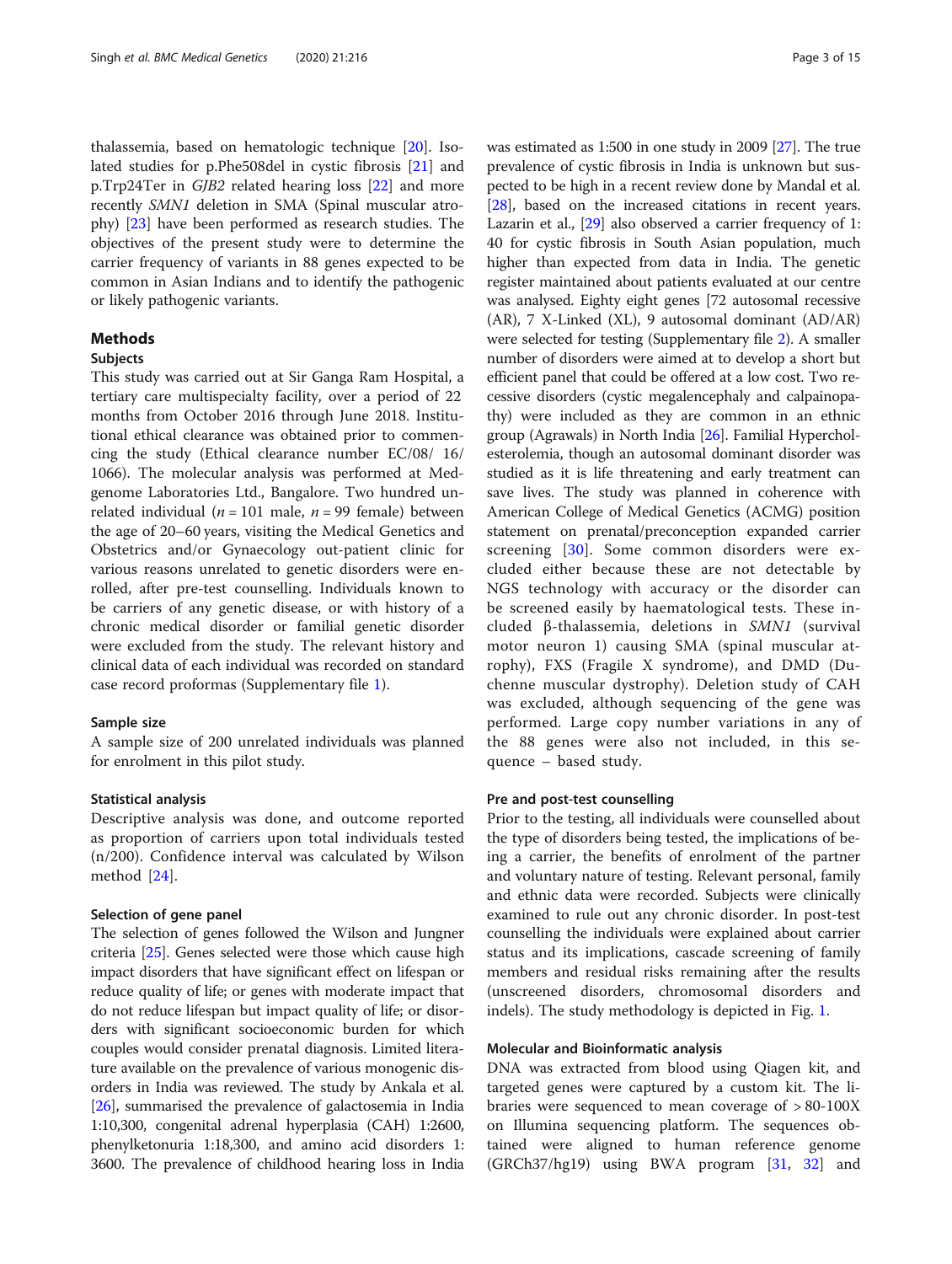analysed using Picard and GATK version 3.6 [[33](#page-12-0), [34](#page-12-0)]. Gene annotation of the variants was performed using VEP (Variant effect predictor) program against the Ensembl release 87 human gene model [\[35](#page-12-0)]. Clinically relevant pathogenic variants were annotated using published variants in the literature and a set of diseases databases – ClinVar [\[36\]](#page-12-0), OMIM (Online Mendelian inheritance in man) [\[37](#page-12-0)], GWAS catalogue (Genome wide association study in man) [[38](#page-12-0)], HGMD (Human gene pathogenic variant database) [\[39\]](#page-12-0) and SwissVar [[40](#page-12-0)].

Common variants were filtered based on allele frequency in 1000Genome Phase 3 [\[41](#page-12-0)], GnomAD [\[42](#page-12-0)], dbSNP147  $[43]$ , and an in house database of 100,000 exomes in Indian subjects (Medgenome). Nonsynonymous variants effect was calculated using multiple algorithms such as PolyPhen-2 (polymorphism phenotyping v2) [\[44\]](#page-13-0), SIFT (Sorts intolerant from tolerant) [[45\]](#page-13-0), Mutationtaster2 [[46\]](#page-13-0), Mutation Assessor [\[47\]](#page-13-0) and LRT (Likelihood ratio test) [[48\]](#page-13-0). Splicing prediction tools used were Mutationtaster2 [[46](#page-13-0)], BDGP (Berkeley

<span id="page-3-0"></span>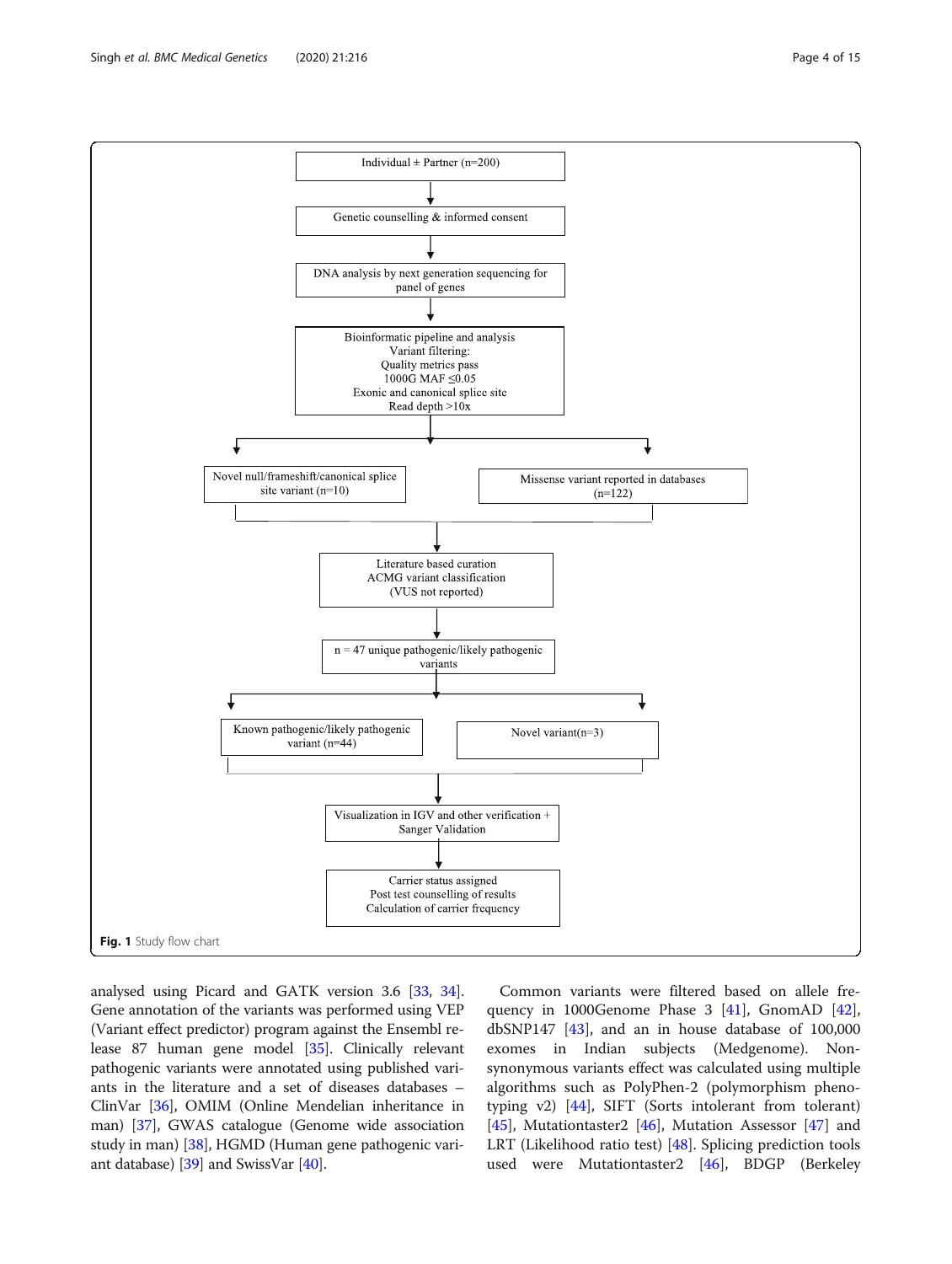drosophila genome project) [[49\]](#page-13-0) and HSF (human splicing finder) [\[50\]](#page-13-0). Various filters applied to variants included Variant quality (pass), 1000 genomes MAF (< 0.05), exonic and canonical splice site and read depth (>10x). Variants remaining after applying the listed filters were subjected to ACMG classification. Only those variants fulfilling the ACMG criteria for pathogenic and likely pathogenic were shortlisted [[51](#page-13-0)]. The literature was reviewed for the filtered variants before assigning carrier status.

# Validation of NGS results

All disease associated variants were manually inspected using IGV (integrative genomics viewer). It was observed that all variants had sequencing depth > 30. No strand biasness was observed. All variants were of good mapping quality. None of the variants were in highly repetitive regions. These were further validated using Sanger sequencing.

# Results

# Population demographics

Of the 200 individuals enrolled, 61.5% belonged to the 31–40 years age group (Table 1). Eighty eight percent had enrolled with their partner and none of them were consanguineously married. Maximum number of persons belonged to the northern states of India (Delhi  $(n = 74)$ ,

Punjab ( $n = 50$ ), Haryana ( $n = 44$ ), Uttar Pradesh ( $n = 18$ ),

Himachal Pradesh ( $n = 5$ ), Jammu and Kashmir ( $n = 5$ ) and Rajasthan ( $n = 4$ ). Majority of the individuals identified themselves as Hindu Punjabi (20.5%). Detailed religious and ethnic characteristics of the subjects is listed in Table 1. Some individuals (5%) could not be classified as they were either unsure of their caste and origin or were born of an inter-caste marriage.

# Carrier frequency

Of the 200 participants, 52 (26%) were found to be carrier of one or more disorders (Table [2](#page-5-0)). Congenital deafness as the most common disorder identified, with a carrier frequency of 1 in 17, for one of the four genes SLC26A4 (solute carrier family 26, member 4), GJB2 (gap junction beta 2 protein), TMPRSS3 (transmembrane protease, serine 3) and TMC1 (transmembrane channel like protein 1), in decreasing order. Cystic fibrosis was the second most commonly observed disorder with a carrier frequency of 1 in 22. Three subjects were detected to be carriers for Pompe disease (frequency 1 in 67) (Table [2\)](#page-5-0).

There was no couple where both husband and wife were carriers for the same disorder. No woman was found to be a carrier for the seven X-linked disorders included in the panel (Fabry disease, Ornithine transcarbamylase deficiency, hemophilia A and B, Hunter syndrome, severe combined immunodeficiency (SCID) and adrenoleukodystrophy).

Table 1 Demographic characteristics of the individuals enrolled in the study

|               |                 | No of individuals $(n = 200)$ | Percentage |
|---------------|-----------------|-------------------------------|------------|
| 20-30 yrs     |                 | 61                            | 30.5%      |
| 31-40 yrs     |                 | 123                           | 61.5%      |
| $41 - 50$ yrs |                 | 13                            | 6.5%       |
| 51-60 yrs     |                 | $\mathsf 3$                   | 1.5%       |
| Male          |                 | 101                           | 50.5%      |
| Female        |                 | 99                            | 49.5%      |
| Hindu         | Punjabi         | 41                            | 20.5%      |
|               | Brahmin         | 30                            | 15%        |
|               | Agarwal         | 28                            | 14%        |
|               | Jat             | 18                            | $9\%$      |
|               | Punjabi         | 14                            | 7%         |
|               | Rajput          | 6                             | 3%         |
|               | Pahadi          | 6                             | 3%         |
|               | BrahminBengali  | $\overline{4}$                | 2%         |
|               | Marwari         | $\sqrt{2}$                    | 1%         |
|               | Kashmiri Pandit | $\overline{2}$                | 1%         |
|               | Other           | 10                            | 5%         |
| Jain          |                 | 18                            | $9\%$      |
| Sikh          |                 | 12                            | $6\%$      |
| Muslim        |                 | 9                             | 4.5%       |
|               |                 |                               |            |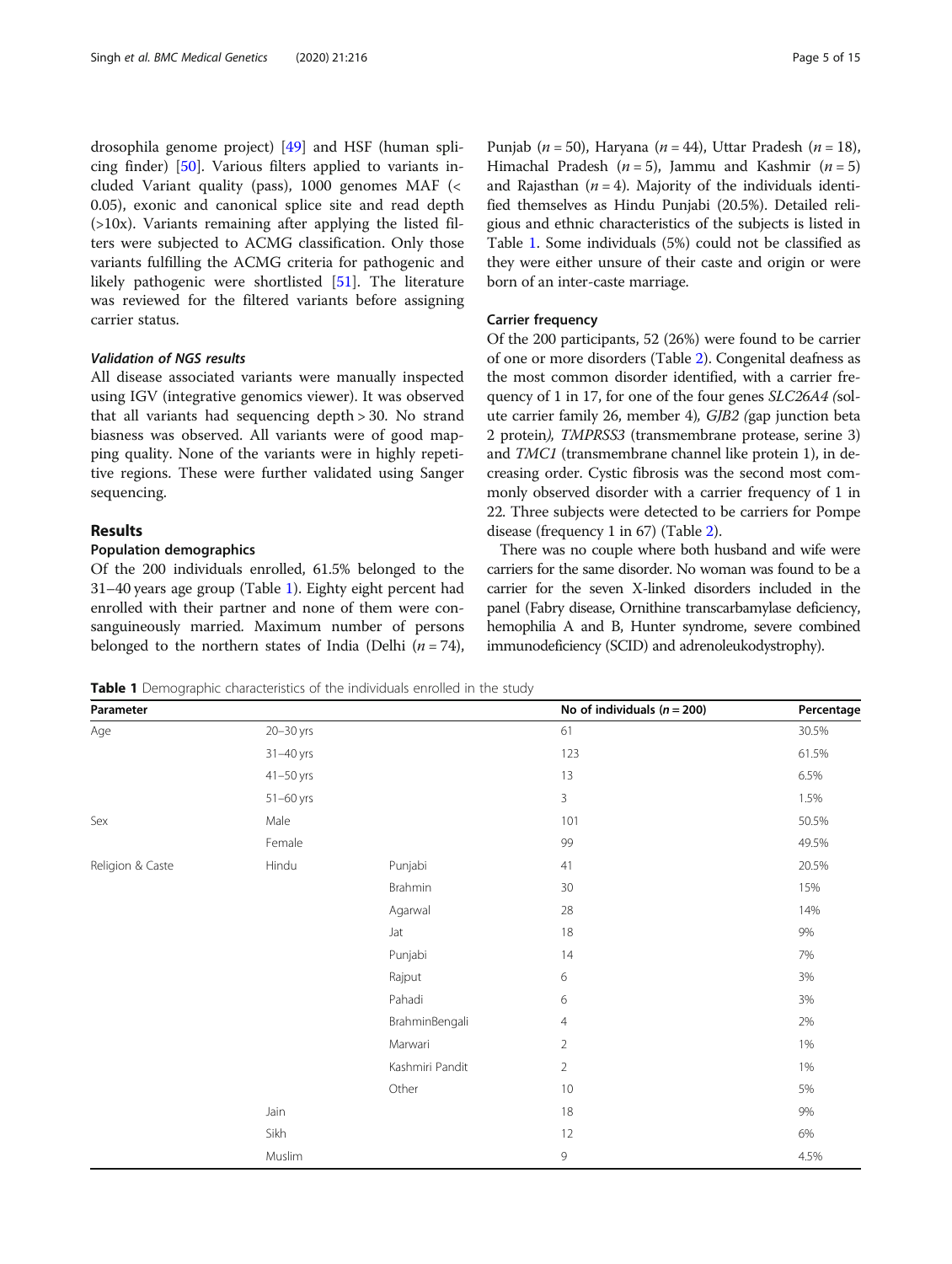<span id="page-5-0"></span>

| S.no | Disease name (OMIM no.)                                          | N (no. of                    | %            | $1$ in |         | Wilson 95% Confidence Interval |
|------|------------------------------------------------------------------|------------------------------|--------------|--------|---------|--------------------------------|
|      |                                                                  | carriers)/200<br>individuals |              |        | Lower % | Upper %                        |
|      | Total no. of carrier individuals                                 | 52                           | 26           | 3.84   | 19.9    | 31.9                           |
| 1    | Cystic fibrosis - CFTR (219700)                                  | 9                            | 4.5          | 22.22  | 2.4     | 8.3                            |
| 2    | Deafness - SCL26A4 (274600)                                      | 5                            | 2.5          | 40.0   | 0.78    | 5                              |
| 3    | Deafness - GJB2 (220290)                                         | 3                            | 1.5          | 66.67  | 0.5     | 4.3                            |
| 4    | Deafness - TMPRSS3 (601072)                                      | 3                            | 1.5          | 66.67  | 0.5     | 4.3                            |
| 5    | GSD type II - GAA (232300)                                       | 3                            | 1.5          | 66.67  | 0.5     | 4.3                            |
| 6    | Methyl malonicaciduria mut A - MMAA (251100)                     | $\overline{2}$               | $\mathbf{1}$ | 100    | 0.27    | 3.6                            |
| 7    | AR polycystic kidney - PKHD1 (263200)                            | $\overline{2}$               | $\mathbf{1}$ | 100    | 0.27    | 3.6                            |
| 8    | Galactosemia - GALT (230400)                                     | $\overline{2}$               | $\mathbf{1}$ | 100    | 0.27    | 3.6                            |
| 9    | Smith Lemli Opitz syndrome - DHCR7 (270400)                      | $\overline{2}$               | 1            | 100    | 0.27    | 3.6                            |
| 10   | Albinism type II - OCA2 (203200)                                 | 2                            | $\mathbf{1}$ | 100    | 0.27    | 3.6                            |
| 11   | Megalencephalic leukoencephalopathy with<br>cysts -MLC1 (604004) | $\overline{2}$               | $\mathbf{1}$ | 100    | 0.27    | 3.6                            |
| 12   | Gaucher disease - GBA (230800)                                   | 2                            | 1            | 100    | 0.27    | 3.6                            |
| 13   | Phenylketonuria - PAH (261600)                                   | $\overline{2}$               | $\mathbf{1}$ | 100    | 0.27    | 3.6                            |
| 14   | Epidermolysis bullosa (Junctional) -LAMC2(226,700, 226,650)      | $\overline{2}$               | 1            | 100    | 0.27    | 3.6                            |
| 15   | Niemann Pick disease type C1 - NPC1 (257220)                     | $\mathbf{1}$                 | 0.5          | 200    | 0.088   | 2.77                           |
| 16   | Deafness - TMC1 (600974)                                         | $\mathbf{1}$                 | 0.5          | 200    | 0.088   | 2.77                           |
| 17   | Biotinidase deficiency - BTD (253260)                            | $\mathbf{1}$                 | 0.5          | 200    | 0.088   | 2.77                           |
| 18   | Medium chain acyl CoA deficiency -ACADM (201450)                 | $\mathbf{1}$                 | 0.5          | 200    | 0.088   | 2.77                           |
| 19   | Limb girdle muscle dystrophy type 2A -CAPN3 (253600)             | 1                            | 0.5          | 200    | 0.088   | 2.77                           |
| 20   | Congenital adrenal hyperplasia -CYP21A2(201910)                  | $\mathbf{1}$                 | 0.5          | 200    | 0.088   | 2.77                           |
| 21   | Primary hyperoxaluria type 1 - AGXT (259900)                     | 1                            | 0.5          | 200    | 0.088   | 2.77                           |
| 22   | Argininosuccinic aciduria - ASL (207900)                         | $\mathbf{1}$                 | 0.5          | 200    | 0.088   | 2.77                           |
| 23   | Canavan disease - ASPA (271900)                                  | 1                            | 0.5          | 200    | 0.088   | 2.77                           |
| 24   | Glutaric aciduria type 1 - GCDH (231670)                         | $\mathbf{1}$                 | 0.5          | 200    | 0.088   | 2.77                           |
| 25   | Krabbe disease - GALC (245200)                                   | $\mathbf{1}$                 | 0.5          | 200    | 0.088   | 2.77                           |
| 26   | Congenital ichthyosis - TGM1 (242300)                            | 1                            | 0.5          | 200    | 0.088   | 2.77                           |
| 27   | Metachromatic leukodystrophy - ARSA (250100)                     | $\mathbf{1}$                 | 0.5          | 200    | 0.088   | 2.77                           |
| 28   | Zellweger syndrome - PEX1 (214100)                               | $\mathbf{1}$                 | 0.5          | 200    | 0.088   | 2.77                           |
| 29   | Epidermolysis bullosa dystrophica - COL7A1 (226600)              | 1                            | 0.5          | 200    | 0.088   | 2.77                           |

P Pathogenic, LP Likely pathogenic

30 Very long chain acyl CoA dehydrogenase deficiency - ACADVL (201475)

Of the 52 (26%) subjects found to be carriers, majority were carriers for one disorder  $(n = 47/200 = 23.5%)$  and five for two disorders  $(n = 5/200 = 2.5\%)$ . No individual was found to be a carrier for three or more disorders.

# Disease causing variants

The disease-causing variants were identified 57 times in 52 of 200 subjects (Table [3](#page-6-0)). Number of variants were 47, as some variants were identified more than once. Majority were of missense type (72.34%). Among the already reported variants, 29.5% ( $n = 13/44$ ) have been described in patients belonging to the Indian subcontinent (India, Pakistan, Bangladesh). The individual variants are listed in Tables [3](#page-6-0) & [4](#page-7-0) and discussed in more detail later. Three splice site variants were novel (not reported in the literature or locus specific databases) and fulfilled ACMG criteria for pathogenicity (Table [4\)](#page-7-0).

1 0.5 200 0.088 2.77

# **Discussion**

The study was designed to determine the carrier frequency of single gene disorders other than β-thalassemia for which has a carrier frequency of about 3–4% has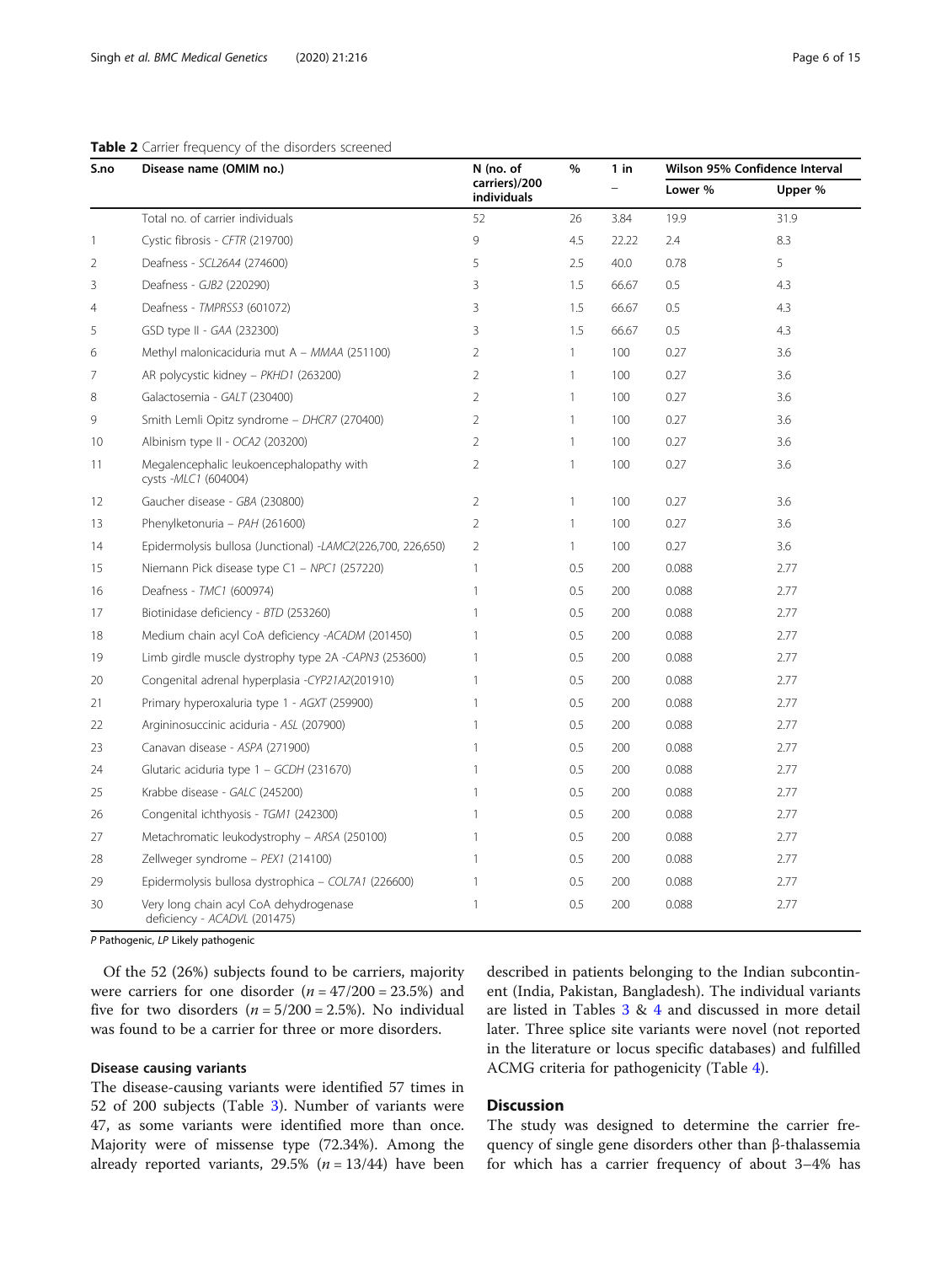<span id="page-6-0"></span>

| S. no   | Disorder and Gene                        | ġ<br>Transcript      | Number of<br>Variants | Variant description:<br>Protein change<br>cDNA position | <b>ACMG</b> criteria                    | individuals<br>No of |
|---------|------------------------------------------|----------------------|-----------------------|---------------------------------------------------------|-----------------------------------------|----------------------|
|         | Deafness, AR 4, with                     | :65715<br>ENST000002 | 4                     | $c.1001G > T$ , p. $G$ ly334Val                         | PS3 + PM2 + PP2 + PP3 + PP4 + PP5       |                      |
|         | enlarged vestibular<br>aqueduct, SLC26A4 |                      |                       | $c.1226G > C$ , p.Arg409Pro <sup>ª</sup>                | PM2 + PM5 + PP2 + PP3 + PP5             |                      |
|         |                                          |                      |                       | $c.1468A > C$ , p.lle490Leu <sup>a</sup>                | PS1 + PM1 + PP2 + PP3 + PP5             |                      |
|         |                                          |                      |                       | $c.1003T > C$ , p.Phe335Leu                             | PS1 + PP2 + PP3 + PP5                   |                      |
| $\sim$  | Deafness, AR, 1A, GJB2                   | 382844<br>ENST000003 | $\sim$                | $c.231G > A$ , p.Trp77Ter <sup>a</sup>                  | PVS1 + PS3 + PM1 + PM4 + PP2 + PP3      |                      |
|         |                                          |                      |                       | $c.71G > A$ , p.Trp24Ter <sup>a</sup>                   | PVS1 + PS3 + PM1 + PM4 + PP2 + PP3      |                      |
| $\sim$  | Deafness, AR, 8, TMPRSS3                 | 291532<br>ENSTO0002  |                       | $c.413C > A$ , $p.Ala138Glu$                            | $PM1 + PM2 + PP2 + PP3$                 |                      |
|         |                                          |                      |                       | $c.323-6G > Aa$                                         | PS3 + PS4 + PM2 + PP3                   |                      |
| 4       | Deafness AR,7, TMC1                      | 97784<br>ENST000002  |                       | $c.1165C > T$ , p.Arg389Ter                             | PVS1 + PS3 + PM2 + PM4 + PP3            |                      |
| 5       | Cystic fibrosis, CFTR                    | ENST00000003084      | Ō                     | $c.223C > T$ , p.Arg75Ter                               | PVS1 + PS3 + PM2 + PM4 + PP2 + PP3      |                      |
|         |                                          |                      |                       | $c.1646G > A$ , p.Ser549Asn <sup>a</sup>                | PS3 + PM1 + PM2 + PM5 + PP2 + PP3 + PP5 |                      |
|         |                                          |                      |                       | c.595C > T, p.His199Tyr                                 | PS3 + PM1 + PM2 + PM5 + PP2 + PP3 + PP5 |                      |
|         |                                          |                      |                       | c.3209G A, p.Arg1070G In                                | PS3 + PM1 + PM5 + PP2 + PP3 + PP5       |                      |
|         |                                          |                      |                       | p.Phe508del                                             | PS3 + PM1 + PM4 + PP2 + PP3             |                      |
|         |                                          |                      |                       | $c.4096A > T$ , p.lle1366Phe                            | $PM1 + PM2 + PP2 + PP3$                 |                      |
|         |                                          |                      |                       | $c.1472G > T$ , p.Cys491Phe                             | $PM1 + PM2 + PP2 + PP3$                 |                      |
|         |                                          |                      |                       | $c.4009$ T > G, p.Phe1337Val                            | $PM1 + PM2 + PP2 + PP3$                 |                      |
|         |                                          |                      |                       | $c.1859A > T$ , p.His620Leu                             | PM1 + PM2 + PM5 + PP2 + PP3             |                      |
| $\circ$ | Glycogen storage<br>disease II, GAA      | ENST00000302262      |                       | $c.1933G > A$ , p.Asp645Asn                             | PS4 + PM1 + PM2 + PM5 + PP2 + PP3 + PP5 |                      |
|         |                                          |                      |                       |                                                         |                                         |                      |

Table 3 Pathogenic and likely pathogenic variants observed in the three commonest disorders Table 3 Pathogenic and likely pathogenic variants observed in the three commonest disorders

PVS Pathogenic very strong, PS Pathogenic strong, PM pathogenic moderate, PP Pathogenic supporting [51] (Supplementary file 3), <sup>a</sup>described from the Indian subcontinent PVS Pathogenic very strong, PS Pathogenic strong, PM pathogenic moderate, PP Pathogenic supporting [[51](#page-13-0)] (Supplementary file [3](#page-11-0)), <sup>a</sup>described from the Indian subcontinent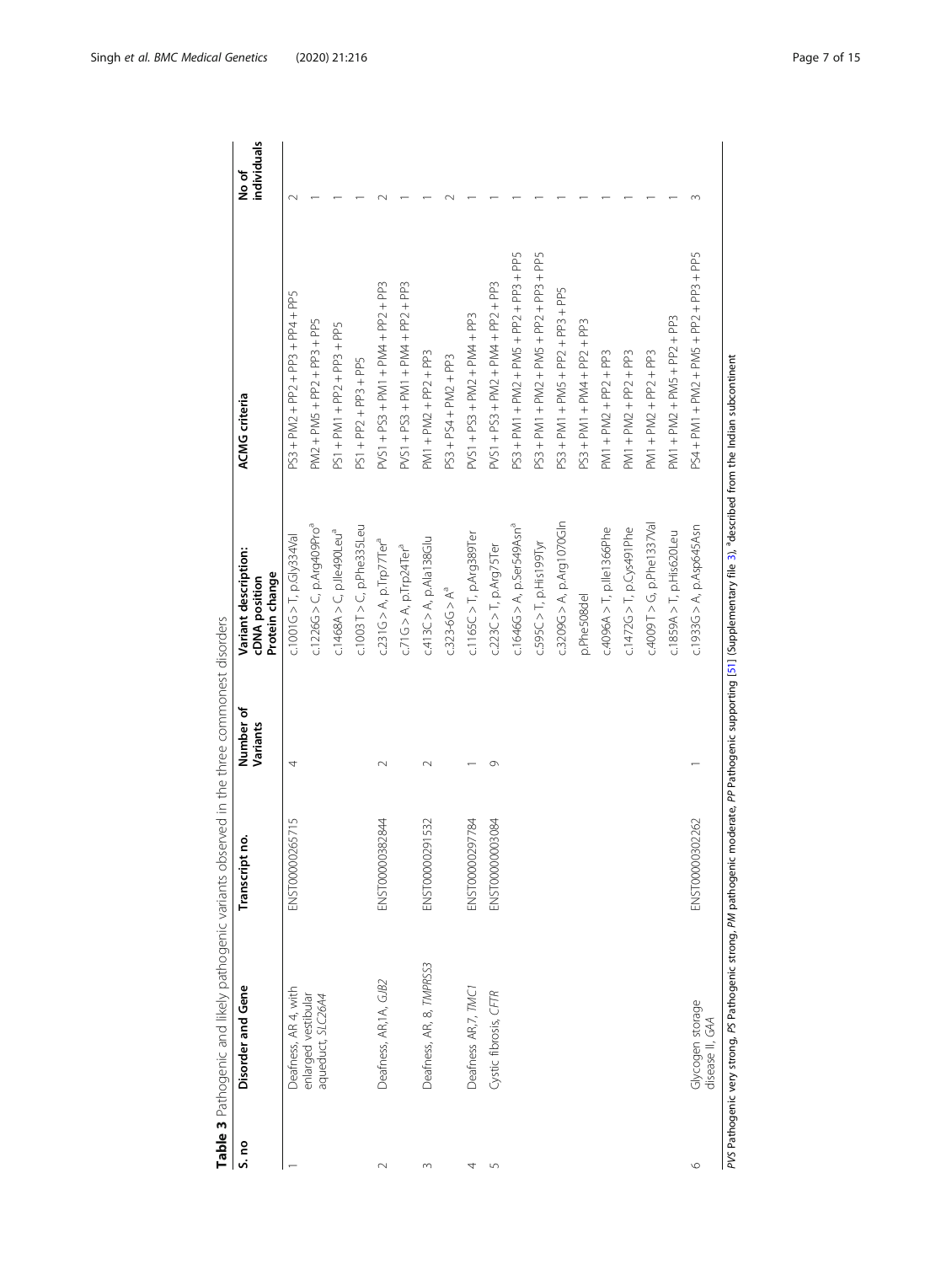Table 4 Pathogenic and likely pathogenic variants in other genes Table 4 Pathogenic and likely pathogenic variants in other genes

<span id="page-7-0"></span>

| S. no                    | Disorder and Gene                                                   | Transcript      | Number of variants | Variant description: cDNA<br>Protein change<br>position | ACMG criteria                                      | No of individuals |
|--------------------------|---------------------------------------------------------------------|-----------------|--------------------|---------------------------------------------------------|----------------------------------------------------|-------------------|
|                          | Methylmalonic aciduria, cbla type, MMAA                             | ENST00000281317 |                    | p.Arg145Ter<br>C.433C > T                               | PVS1 + PS3 + PM4 + PP2 + PP3                       | $\sim$            |
| $\sim$                   | Epidermolysis bullosa dystrophica, AR, COL7A1                       | ENST00000328333 |                    | p.Arg1763Ter<br>C.5287C > T                             | $-9\sqrt{51} + P\sqrt{11} + P\sqrt{4} + P\sqrt{2}$ |                   |
| 3                        | Galactosemia, GALT                                                  | ENST00000378842 |                    | p.Gln188Arg<br>c.563A > G                               | PS3 + PM1 + PP2 + PP3 + PP4 + PP5                  | $\sim$            |
| 4                        | Smith-Lemli-Opitz syndrome, DHCR7                                   | ENST00000355527 | $\sim$             | p.Gly244Arg<br>c.730G > A                               | PS1 + PM2 + PP2 + PP3 + PP4 + PP5                  |                   |
| $\mathsf{L}\cap$         |                                                                     |                 |                    | p.Glu288Lys<br>c.862G > A                               | PM2 + PP1 + PP2 + PP3 + PP4 + PP5                  |                   |
| $\circ$                  | Biotinidase deficiency, BTD                                         | ENST00000303498 |                    | p.Arg157Cys<br>C.469C > T                               | PS3 + PM1 + PM2 + PM5 + PP2 + PP3                  |                   |
| $\overline{\phantom{0}}$ | Medium chain ACYL-CoA dehydrogenase<br>deficiency, ACADM            | ENST00000420607 |                    | C.811G > G/A<br>p.Gly271Arg                             | PS1 + PS3 + PP2 + PP3 + PP5                        |                   |
| $\infty$                 | Junctional Epidermolysis bullosa, LAMB3                             | ENST00000391911 |                    | $C.2138 - 2A > Ga$                                      | $PVS1 + P M2 + P P3$                               |                   |
| Ò                        | Metachromatic leukodystrophy, ARSA                                  | ENST00000216124 |                    | $C.1210 + 1G > Ta$                                      | $PVS1 + P M2 + P P3 + P P5$                        |                   |
| $\supseteq$              | Peroxisome biogenesis disorder 1A (Zellweger), PEX1                 | ENST00000248633 |                    | $C.2926 + 2T > C$                                       | $PVS1 + P M2 + P P3 + P P5$                        |                   |
| Ξ                        | Polycystic kidney disease, AR, PKHD1                                | ENST00000371117 | $\sim$             | $C.8441 - 1G > Ca$                                      | $PVS1 + PMA2 + PP3$                                |                   |
| $\supseteq$              |                                                                     |                 |                    | $c.1480C > T$ , p.Arg494Ter                             | PVS1 + PS3 + PM2 + PM4 + PP2                       |                   |
| $\frac{3}{2}$            | Albinism type 2, OCA2                                               | ENST00000354638 |                    | $c.1580T > G$<br>pleu $527Arg^b$                        | PM2 + PP2 + PP3 + PP4 + PP5                        |                   |
| $\overline{4}$           | Phenylketonuria, PAH                                                | ENST00000553106 |                    | p.Val230lle<br>c.688G > A                               | PS4 + PM1 + PP2 + PP3 + PP5                        |                   |
| $\overline{1}$           | Limb Girdle muscle dystrophy type 2A, CAPN3                         | ENST00000397163 |                    | C.1504A > G<br>p.lle502Val                              | $PMA1 + PMA2 + PMS + PP2 + PP3$                    |                   |
| $\frac{6}{1}$            | Congenital adrenal hyperplasia, CYP21A2                             | ENST00000418967 |                    | p.Arg125Cys<br>C.373C > T                               | PM2 + PP2 + PP3 + PP4 + PP5                        |                   |
| $\overline{1}$           | Megalencephalic leukoencephalopathy with<br>subcortical cysts, MLC1 | ENST00000311597 | $\sim$             | p.Arg22Gln<br>c.65G > A                                 | $PS3 + PP2 + PP3 + PP4$                            |                   |
| $\frac{8}{10}$           |                                                                     |                 |                    | p.Thr320Lys<br>C.959C > A                               | PS3 + PM2 + PP2 + PP3 + PP5                        |                   |
| $\overline{0}$           | Primary hyperoxaluria type 1, AGXT                                  | ENST00000307503 |                    | p.Leu101Prob<br>C.302T > 0                              | PS3 + PM2 + PP2 + PP3                              |                   |
| $\gtrsim$                | Gaucher disease, GBA                                                | ENST00000327247 | $\sim$             | p.Gly289Ala <sup>b</sup><br>C.866G > C                  | PM2 + PP2 + PP3 + PP4 + PP5                        |                   |
| $\overline{\sim}$        |                                                                     |                 |                    | $c.1448T > C$<br>pleu483Pro <sup>b</sup>                | PS3 + PM5 + PP2 + PP3 + PP5                        |                   |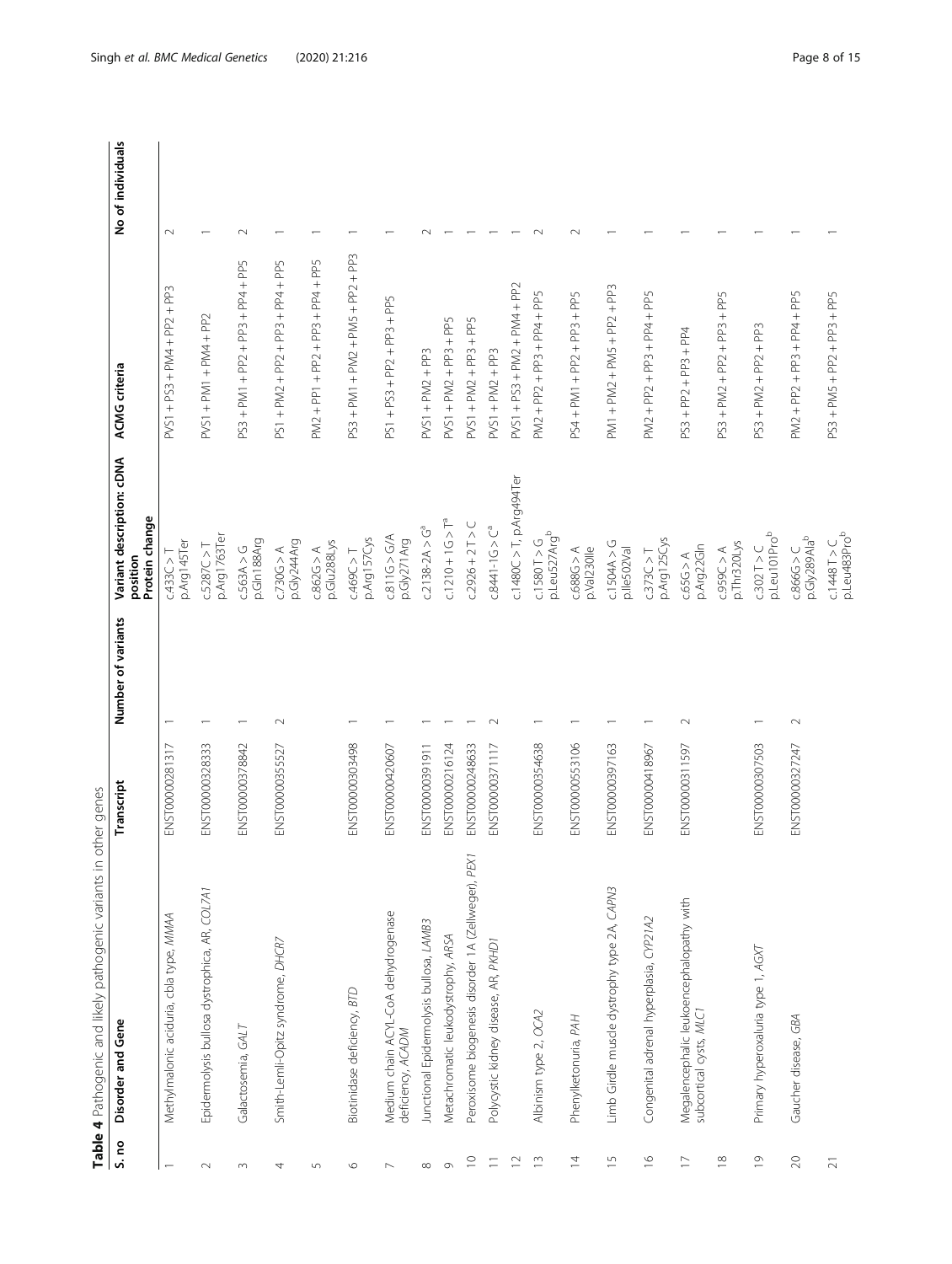|       | Table 4 Pathogenic and likely pathogenic variants in                    | other genes (Continued) |                    |                                                         |                                   |                   |
|-------|-------------------------------------------------------------------------|-------------------------|--------------------|---------------------------------------------------------|-----------------------------------|-------------------|
| S. no | Disorder and Gene                                                       | Transcript              | Number of variants | Variant description: cDNA<br>Protein change<br>position | <b>ACMG</b> criteria              | No of individuals |
|       | Argininosuccinic aciduria, ASL                                          | ENST00000304874         |                    | p.Gln286Arg<br>C.857A > G                               | PS4 + PP2 + PP3 + PP5             |                   |
| 23    | Canavan disease, ASPA                                                   | ENST00000263080         |                    | p.Leu301Pro <sup>b</sup><br>C.902T > C                  | $PM2 + PP2 + PP3 + PP4 + PP5$     |                   |
| 24    | Glutaric acidemia type 1, GCDH                                          | ENST00000222214         |                    | p.Arg94GIn <sup>b</sup><br>C.281G > A                   | PM2 + PM5 + PP2 + PP3 + PP4 + PP5 |                   |
| 25    | Krabbe disease, GALC                                                    | ENST00000261304         |                    | p.Tyr319Cysb<br>C.956A > G                              | PM1 + PM2 + PM5 + PP2 + PP3       |                   |
| 26    | Congenital ichthyosis, AR 1, TGM1                                       | ENST00000206765         |                    | p.Pro184Ser<br>C.550C > T                               | PM2 + PM3 + PP2 + PP3 + PP5       |                   |
| 27    | Very Long chain fatty acid acyl-CoA<br>dehydrogenase deficiency, ACADVL | ENST00000543245         |                    | p.Phe494Leu<br>C.1480T > C                              | PM1 + PM2 + PP2 + PP3             |                   |
| 28    | Niemann Pick disease type C1, NPC1                                      | ENST00000269228         |                    | p.Ala1187Val<br>C.3560C > T                             | PM5 + PP2 + PP3 + PP4 + PP5       |                   |
|       |                                                                         |                         |                    |                                                         |                                   |                   |

PVS – pathogenic very strong, PS – pathogenic strong, PM– pathogenic moderate, PP – pathogenic supporting [51] (Supplementary file 3), <sup>a</sup>Novel variant, <sup>b</sup>described from the Indian subcontinent PVS – pathogenic very strong, PS – pathogenic strong, PM– pathogenic moderate, PP – pathogenic supporting [[51](#page-13-0)] (Supplementary file [3](#page-11-0)), "Novel variant, "described from the Indian subcontinent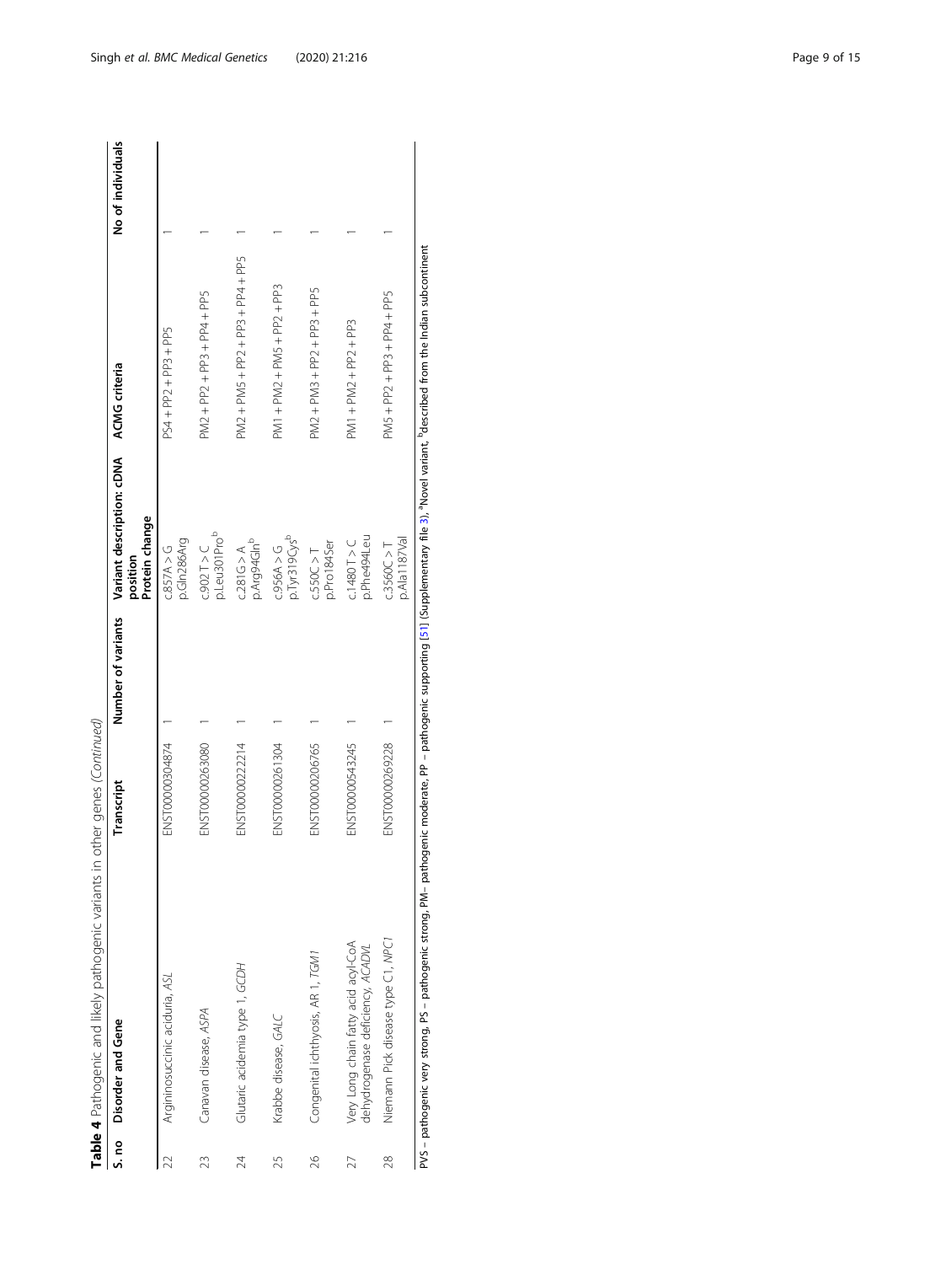been shown in many studies in India [[52](#page-13-0)]. Disorders such as spinal muscular atrophy (SMA), fragile X syndrome (FXS) and Duchenne muscular dystrophy (DMD) are common in all populations including South Asians were also excluded as these are difficult to detect with NGS [\[53](#page-13-0)]. Recently, we showed the carrier frequency of SMA in North India to be 2.25% [\[23](#page-12-0)]. However, carrier frequency for other single gene recessive disorders is not known and significant differences in prevalence and pathogenic variants have been seen in different populations [[54\]](#page-13-0).

# CFTR (cystic fibrosis transmembrane conductance regulator) pathogenic and likely pathogenic variants

There were nine disease-causing variants identified in the CFTR gene in this cohort. Of these, only one case had the common p.Phe508del pathogenic variant i.e. 11% ( $n = 1/9$ ). Two pathogenic variants detected in CFTR gene in this study have been observed before in our laboratory (p.Arg75Ter and p.Ser549Asn). The remaining six pathogenic variants have not been reported in Indians earlier (Table [3](#page-6-0)). The variants p.Ser549Asn, p.His199Tyr, p.Arg1070Gln have been described by multiple authors and functional studies have been carried out classifying them as pathogenic as per ACMG criteria. The other four variants p.Ile1366Phe, p.Cys491Phe, p.Phe1337Val, p.His620Leu have been documented to be associated with disease, however lack adequate functional studies. They meet the ACMG criteria for likely pathogenicity (Table [3\)](#page-6-0).

CFTR c.3854C > T, p.Ala1285Val variant was identified in three individuals, which though has been reported in the literature [[55\]](#page-13-0) associated with congenital bilateral absence of vas deferens CBAVD), is more likely to represent a common polymorphism due to its observance in high frequency in the NGS data in the Indian population (0.5% minor allele frequency in South Asians in GnomAD exomes). This variant was not included in the list of disease associated variants.

Studies on the genetic profile of cystic fibrosis patients in India shows high variability, and many rare and new variants have been observed, while only few pathogenic variants (p.Arg1162Ter, p.Met1Thr, c.1161delC, p.Ser549- Asp and  $c.1525-1G > A$  are reported more than once [[56](#page-13-0)–[58\]](#page-13-0). This suggests the lack of founder or common mutations in CFTR gene and thus emphasises the need for sequencing of all coding regions of the CFTR gene in suspected cases in the Indian population. In the present study except for p.Phe508del no other pathogenic variant was present in the ACMG panel of cystic fibrosis [[59](#page-13-0)]. In view of the heterogeneity in pathogenic variants, Mandal et al. also suggested that a single panel of pathogenic variants cannot be used for diagnosis or carrier testing of CF in India [[28](#page-12-0)]. Archibald et al. also observed that the pathogenic variants in cystic fibrosis vary according to ethnic origin [\[53\]](#page-13-0). Lim et al. reported in ExAC database that the pathogenic variants in the CFTR in non-Europeans are different from those in people of European descent. They noted that none of the current genetic screening panels or existing CFTR pathogenic variant databases cover a majority of deleterious variants in any geographical region outside of Europe [\[60\]](#page-13-0).

Among the nine disease causing variants identified in the CFTR gene in the present cohort, only one case had the common p.Phe508del pathogenic variant i.e. 11%  $(n = 1/9)$ . Kapoor and Kabra et al. studied cord blood samples of 955 newborns and reported a p.Phe508del carrier frequency of one in 238  $(0.42%)$  [[21](#page-12-0)]. They estimated the frequency of homozygous p.Phe508del as 1/ 228,006. However, this cannot be considered to represent the true prevalence of cystic fibrosis in India as it took into account only one pathogenic variant. Comparison of p.Phe508del allele frequency with that reported from the West shows that Indians have a low frequency (19–44%) of the p.Phe508del pathogenic variant  $[61-63]$  $[61-63]$  $[61-63]$  $[61-63]$  $[61-63]$ . Cystic fibrosis was thought to be extremely rare in India. However, a growing number of publications in the last two decades have suggested a higher prevalence [\[28,](#page-12-0) [63](#page-13-0), [64\]](#page-13-0). This indicates that CF may be much more common in the Indian population with majority of cases being missed or undiagnosed. CFTR related pathogenic variants may be rarely recognized in Indians in view of the different phenotypes (including cystic fibrosis and congenital absence of vas deferens), variable clinical severity and lack of availability of sweat testing, and absence of new born screening.

# GJB2 c.231G > A, p.Trp77Ter and c.71G > A, p.Trp24Ter

Biallelic variants in the GJB2 gene or deletion in the gene cause congenital nonprogressive mild to profound sensorineural hearing impairment. The pathogenic variants identified in GJB2 represent have been previously reported in Indian subjects. Ram Shankar et al. studied the pathogenic variants in GJB2 gene in Indian patients with deafness and found p.Trp24Ter to be the most common pathogenic variant India [[22](#page-12-0)]. In addition, they documented two other common pathogenic variants p.Trp77Ter and  $IVS1 + 1G > A$ . These differ from the common pathogenic variants identified in the Western (c.35delG) [[65\]](#page-13-0) and Japanese (c.235delC) and Korean  $(p.Va137$ Ile) populations  $[66, 67]$  $[66, 67]$  $[66, 67]$ .

# SLC26A4 related hearing loss

Hearing loss due to SLC26A4 has been reported as third most common cause of hearing loss in a study in a panethnic population [[68](#page-13-0)]. This occurs due to an enlarged vestibular aqueduct and temporal bone abnormalities which can be appreciated on imaging. In addition to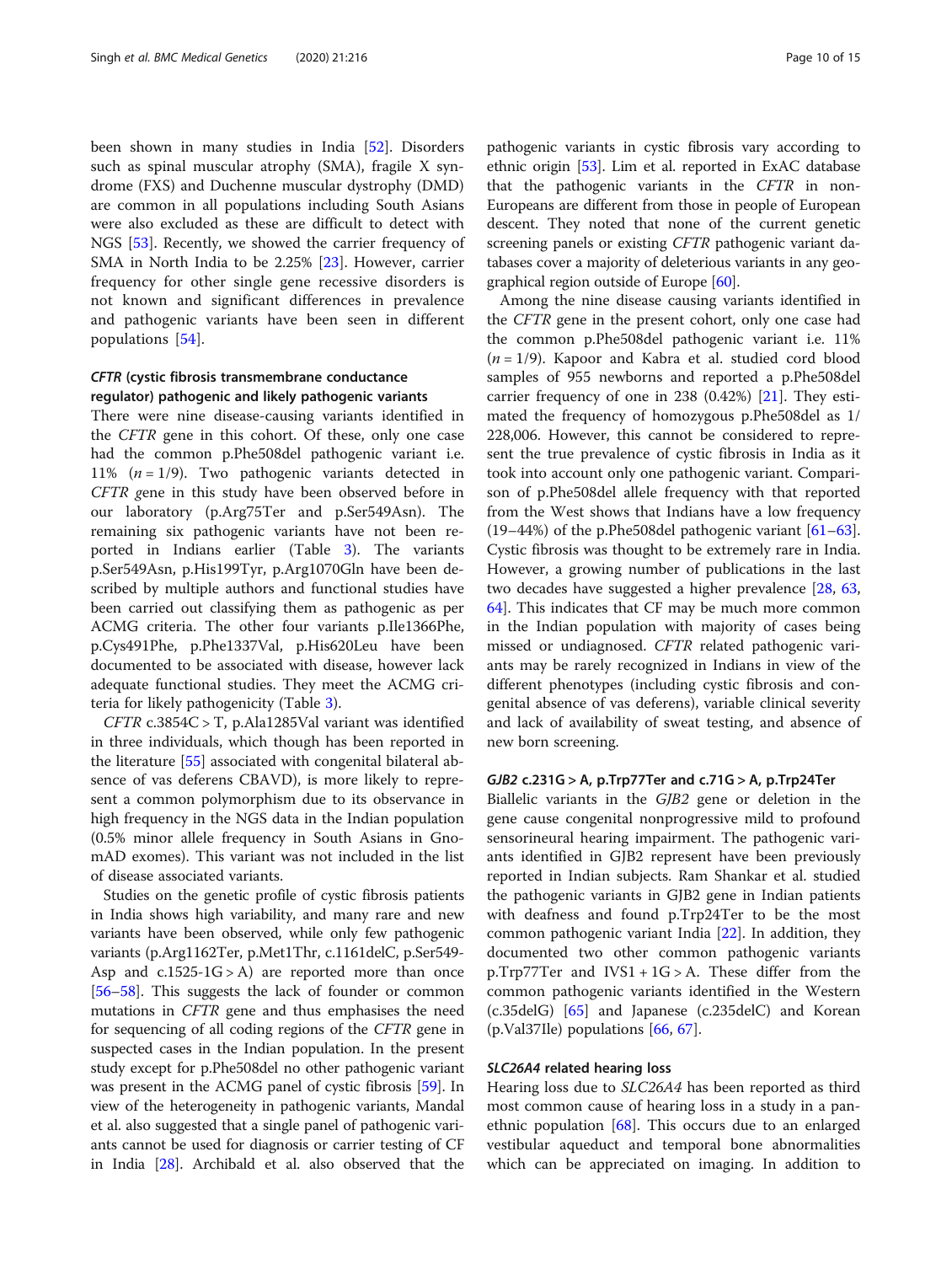hearing loss, these individuals may have euthyroid goitre (Pendred syndrome). In this study, two out of the four disease - causing variants reported have been previously described in individuals of Indian ethnic origin: p.Arg409Pro [[69,](#page-13-0) [70](#page-13-0)] and p.Ile490Leu [[71\]](#page-13-0). Other variants found in our study include p.Gly334Val, that has been described chiefly in people of Mediterranean origin [[72\]](#page-13-0) and p.Phe335Leu which is a common variant reported worldwide [[73\]](#page-13-0).

Carrier screening and prenatal diagnosis for a disorder like hearing loss which impairs quality of life can have differing perceptions among families in different countries. The parental perceptions in Indian culture where resources are scarce towards congenital hearing loss have been pointed out by Nahar et al. previously [\[74](#page-13-0)]. While some families are interested in using the information to help in the management, planning and emotional adjustment to the birth of a child with deafness others opt for discontinuing an affected fetus especially if financial resources are scarce.

## GBA c.1448 T > C, and c.866G > C, p.Gly289Ala

Biallelic variants in the GBA gene causing a deficiency of acid β-glucosidase and cause Gaucher disease, the most common lysosomal storage disorder in the world [\[75](#page-13-0)]. The variant p.Gly289Ala and p.Leu483Pro were observed in one individual in the present cohort. Ankleshwari et al. studied 33 Indian patients with Gaucher disease, and identified p.Leu483Pro as the most common pathogenic variant 60.6% ( $n = 20/33$ ). In addition, they reported p.Gly289Ala as a novel pathogenic variant in a patient with type I disease [\[76](#page-13-0)]. Homozygosity for the p.Leu483Pro variant is associated with neuronopathic involvement (type III) ranging from mild oculomotor apraxia to more severe involvement as well as lethal cases of collodion skin baby phenotype [[77](#page-13-0), [78\]](#page-13-0). The variant most commonly observed in Western population (p.Asn370Ser) and associated with type I Gaucher disease is observed less commonly in India [[77](#page-13-0), [79](#page-13-0)].

# GAA c.1933G > A, p.Asp645Asn variant

Biallelic pathogenic variants in the GAA gene cause deficiency of acid α-glucosidase resulting in Pompe disease. We observed three individuals to be carriers for p.Asp645Asn variant in the GAA gene. This variant was reported for the first time in 1998 by Huie et al. and demonstrated low enzyme activity with this pathogenic variant in vitro and in vivo [[80\]](#page-13-0). Subsequently this pathogenic variant has been reported in patients affected with infantile onset Pompe disease in several studies [\[81](#page-13-0)]. This variant lies in exon 14 of the gene, reported to be a hot spot for this gene [\[81](#page-13-0)]. However a study done on Indian ethnic patients reported no hot spots for this gene [\[82](#page-13-0)].

### OCA2 c.1580 T > G, p.Leu527Arg variant

Oculocutaneous albinism type II (tyrosinase positive) is caused by biallelic pathogenic variants in the OCA2 gene. These individuals acquire small amounts of pigment with age and tend to have less severe visual abnormalities. The p.Leu527Arg variant was observed in heterozygous in two individuals in our cohort. It was reported for the first time by Jowerek et al. in a Pakistani family with some pigmentation of hair [\[83](#page-13-0)]. They reported that this pathogenic variant lies in highly conserved residue of amino acids in the transmembrane 8 domain of the protein and segregated with affected member.

#### AGXT c.302 T > C, p.Leu101Pro variant

Primary hyperoxaluria occurs due to deficiency of the liver peroxisomal enzyme alanine:glyoxylate-aminotransferase encoded by the AGXT gene. We observed one carrier (belonging to Punjabi community) for p.Leu101Pro variant in our cohort. This variant was reported for the first time by Williams et al. [\[84](#page-13-0)], who demonstrated that the mutant gene protein had less than 1% of normal activity in vitro. Subsequently, Chanchlani et al. documented three patients with primary hyperoxaluria type 1 to have the p.Leu101Pro variant in homozygous state [[85\]](#page-13-0). All the three patients belonged to north India or Pakistan. They suggested a possibility of this being a founder pathogenic variant in India although larger studies and haplotype analysis are required.

#### ASPA c.902 T > C, p.Leu301Pro

The ASPA gene encodes for aspartoacylase enzyme, deficiency of which results in Canavan disease. One individual was found to be carrier for the p.Leu301- Pro variant. This variant has been reported by our group previously in a patient of Indian ethnicity with classical Canavan disease and raised urine N-acetyl aspartate [[86\]](#page-13-0). On the basis of the reported literature this variant has classified using ACMG criteria as likely pathogenic.

#### ACADM c.811G > A, p.Gly271Arg

Biallelic pathogenic variants in ACADM affect mitochondrial fatty acid β-oxidation due to deficiency of the enzyme medium-chain acyl-coenzyme A dehydrogenase. The p.Gly271Arg is a well reported pathogenic variant in the ACADM gene worldwide. It was observed in one individual in this study. The c.985A > G pathogenic variant commonly seen in the West, believed to be a founder pathogenic variant in Caucasians originating from an ancient Germanic tribe was not observed in the present cohort [[87](#page-14-0)].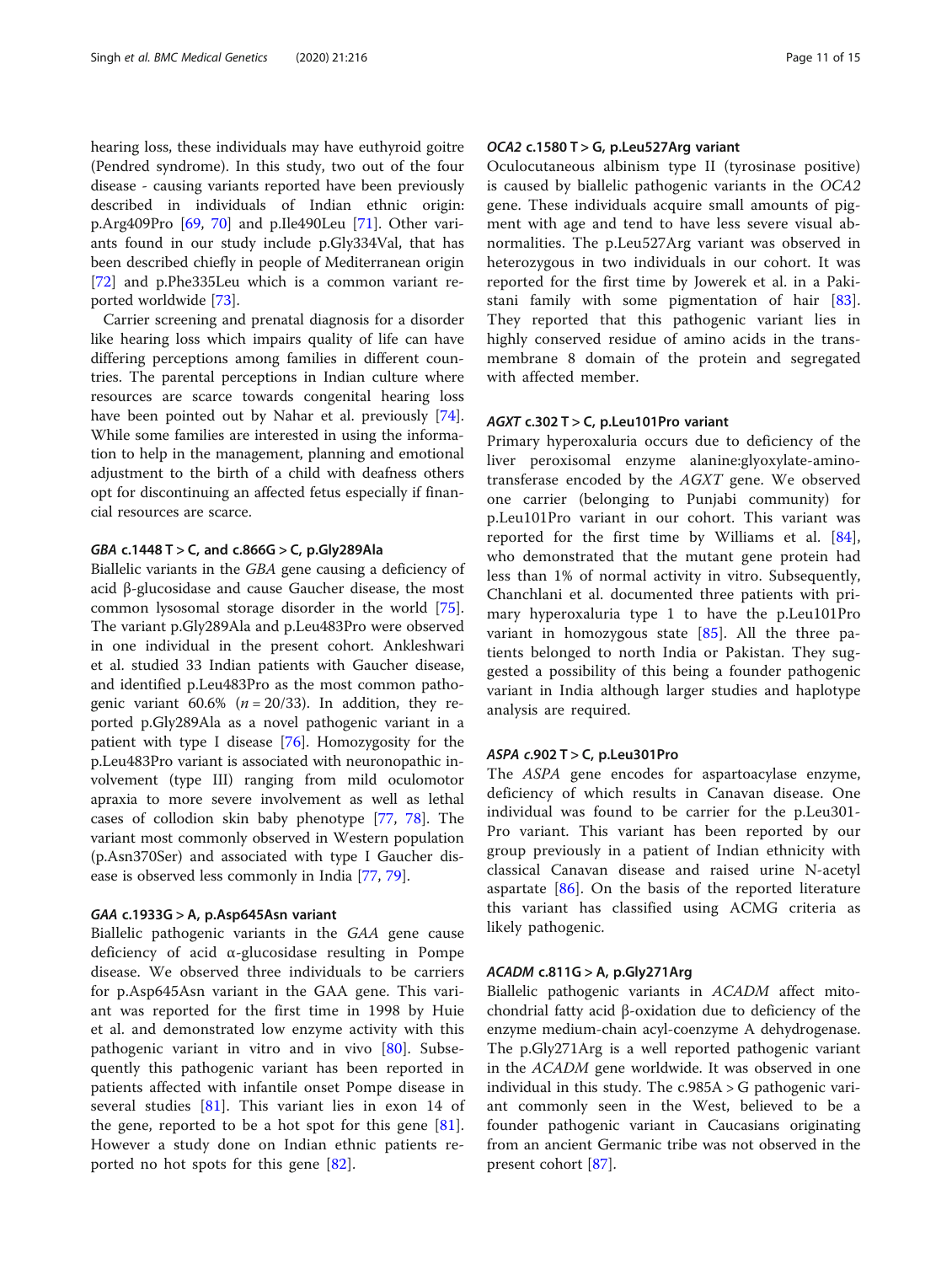<span id="page-11-0"></span>Disorders like AR polycystic kidney disease, methyl malonic acidemia, galactosemia, Smith-Lemli Opitz syndrome, oculocutaneous albinism type II, cystic megalencephalic leukoencephalopathy, phenylketonuria and junctional epidermolysis bullosa can be expected to be common in the Indian population as at least two cases were detected among the 200 individuals screened.

Other investigators and our group have identified a number of disorders with founder mutations among the Agarwal community [[88,](#page-14-0) [89](#page-14-0)]. Carriers for only two of these were identified in the current panel of genes - calpainopathy and megalencephalic leukodystrophy with cysts. The mutations detected are not the common ones noted in the Agarwal community. However there were only 28 individuals in the cohort belonging to the Agarwal community and larger studies are indicated to determine their carrier frequency.

# Conclusions

Carrier screening has been widely offered in the preconception period in the West. However, in India it has mostly been offered to those who have a family history or consanguinity. With decreasing costs of NGS panels, carrier screening is being increasingly utilised in recent times in India. It is likely to become the method of choice to decrease the burden of genetic diseases in India, as treatment is not funded by state agencies and family's financial resources are scarce. This study also brings out the differences in common pathogenic variants between the West and in Asian Indians, an ethnically distinct population. The variant filtration and interpretation strategies in a healthy population are challenging and literature review is essential before assigning pathogenic status to a variant. With the availability of NGS based testing in India and growing amount of literature on Indian pathogenic variants and their representation in databases, the sensitivity of carrier screening is likely to improve. Targeted genotyping panels like the '23 pathogenic variant panel' developed by ACMG for cystic fibrosis are not suitable and will miss many carriers.

This study highlights the importance of an Indian database in improving the classification of variants. It is creditable that many genetic centres are pooling their data to develop such a database. The high carrier frequency of cystic fibrosis, if substantiated in larger population studies, would be sufficient ground to initiate new-born screening in the Indian population. One major limitation of this study is the small sample size, and a larger studies would be justified to serve as a valuable tool for reducing the burden of genetic disorders.

### Supplementary Information

The online version contains supplementary material available at [https://doi.](https://doi.org/10.1186/s12881-020-01153-4) [org/10.1186/s12881-020-01153-4.](https://doi.org/10.1186/s12881-020-01153-4)

Additional file 1. Case record proforma used in the study to record clinical data.

Additional file 2: Table S1. table of disorders tested in the study.

Additional file 3: Tables S2 and S3. criteria used to assign pathogenicity to variants (adapted from ACMG, 2015 variant classification criteria).

#### Abbreviations

ACMG: American College of Medical Genetics; AR: Autosomal recessive; AD: Autosomal Dominant; BDGP: Berkeley drosophila genome project; BWA: Burrow wheeler aligner; CAH: Congenital adrenal hyperplasia; CBAVD: Congenital bilateral absence of vas deferens; DMD: Duchenne muscular dystrophy; ECS: Expanded carrier screening; FXS: Fragile X syndrome; GWAS catalogue: Genome wide association study in man; HGMD: Human gene pathogenic variant database; HSF: Human splicing finder; IGV: Integrative genomics viewer; LRT: Likelihood ratio test; NGS: Next generation sequencing; OMIM: Online mendelian inheritance in man; SCID: Severe combined immunodeficiency; SIFT: Sorts intolerant from tolerant; SMA: Spinal muscular atrophy; VEP: Variant effect predictor; VUS: Variants of uncertain significance; XL: X linked

#### Acknowledgements

To the patients for their kind participation.

#### Authors' contributions

ICV, SBM, RDP and VLR conceptualized and designed the details of the study. KS enrolled the subjects and counselled them as a part of a thesis dissertation under the guidance of ICV, SBM, RDP, SK1, KG and IG. VLR, SN and SS carried out the next generation sequencing and analysis of molecular data. SK2 reanalysed all the molecular data, formatted the files and uploaded them on public database. RS and SK1 interpreted the variants and evaluated their occurrence in house database. KS and SBM re-checked the individual annotated variant excel sheets, compiled all the results, carried out review of literature, and analysed the individual variants before post-test counselling of the individuals. KS, SBM and ICV drafted the manuscript and carried out the subsequent revisions. All authors read and approved the manuscript and agreed to be personally accountable for all the contributions in the manuscript.

#### Funding

The expense of NGS was funded by Medgenome Laboratories Pvt. Ltd., Bangalore, India. Medgenome Laboratories Pvt. Ltd., carried out the next generation sequencing and molecular analysis. The data was re-analysed at Sir Ganga Ram Hospital, New Delhi.

#### Availability of data and materials

The datasets generated and analysed during the current study are available in the European Variation Archive (EVA) repository, under the study browser at [https://www.ebi.ac.uk/eva.](https://www.ebi.ac.uk/eva) The project number is PRJEB40310. The direct weblink to the data files is <https://www.ebi.ac.uk/ena/browser/view/PRJEB40310> The direct weblink to the human reference genome (GRCh37/hg19) dataset used in this study is as follows: [ftp://ftp.ensembl.org/pub/grch37/current/](ftp://ftp.ensembl.org/pub/grch37/current/fasta/homo_sapiens/dna/) [fasta/homo\\_sapiens/dna/](ftp://ftp.ensembl.org/pub/grch37/current/fasta/homo_sapiens/dna/)

Accession numbers are also listed in Table [3](#page-6-0) and Table [4](#page-7-0) and their respective datasets can be found in the Ensemble database.

The supplementary tables 2 and 3 provide the evidence of pathogenicity, and classification of pathogenic and likely pathogenic variants according to ACMG guidelines, 2015.

# Ethics approval and consent to participate

Ethical clearance was obtained by the Ethics committee, Sir Ganga Ram Hospital, New Delhi prior to commencing the study (Ethical clearance number EC/08/ 16/1066). All individuals were given pre-test counselling, informed about the disorders being tested and voluntary nature of participation. Written informed consent was obtained from all individuals prior to testing.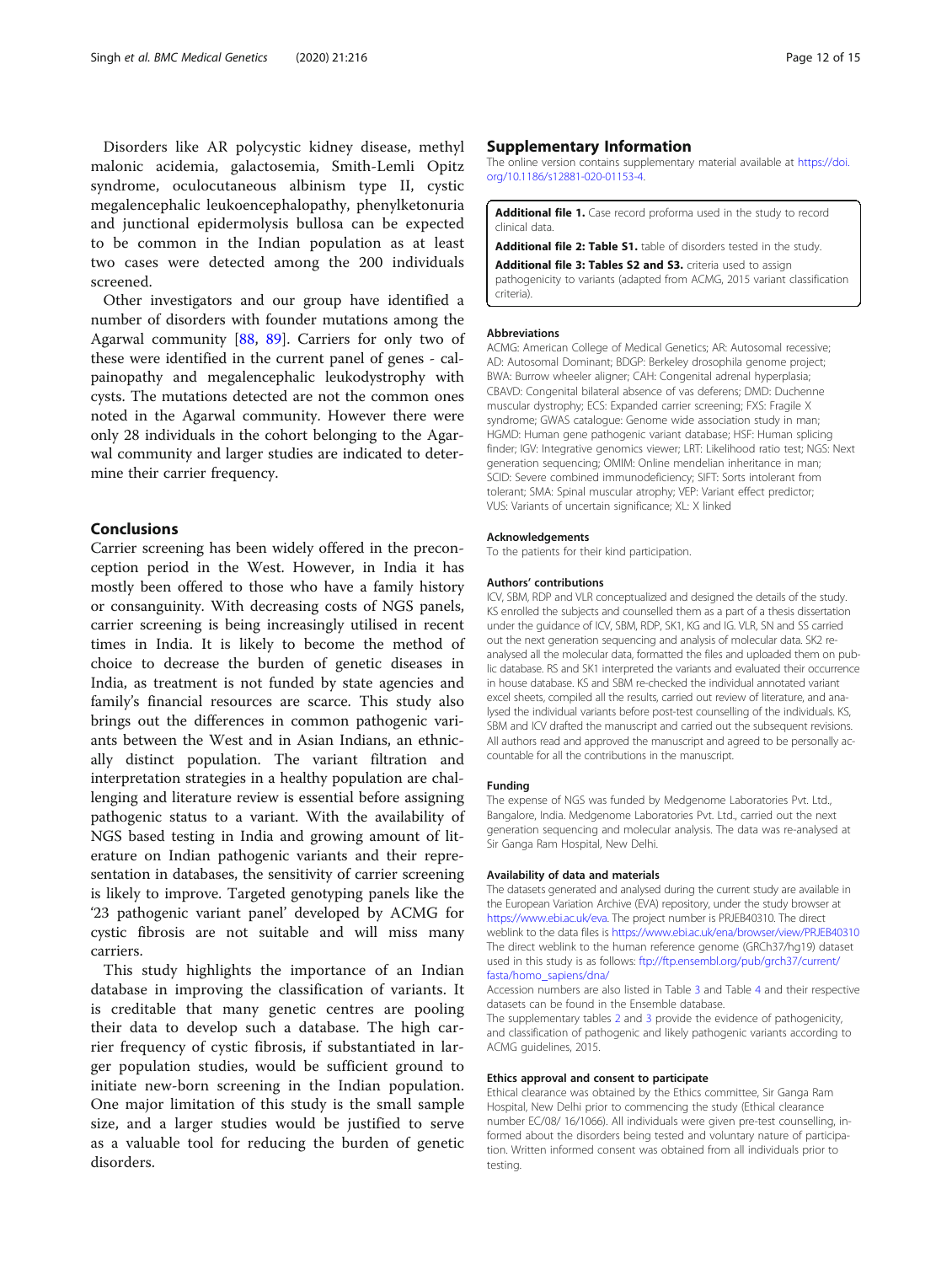#### <span id="page-12-0"></span>Consent for publication

Not applicable.

#### Competing interests

The authors declare that they have no competing interests.

#### Author details

<sup>1</sup>Institute of Medical Genetics and Genomics, Sir Ganga Ram Hospital, New Delhi, India. <sup>2</sup>Medgenome Laboratories Pvt Ltd., Bangalore, India. <sup>3</sup>Institute of Obstetrics and Gynaecology, Sir Ganga Ram Hospital, New Delhi, India.

#### Received: 17 April 2020 Accepted: 20 October 2020 Published online: 02 November 2020

#### References

- 1. World Health Organization, Regional Office for South-East Asia. Capacity building for birth defects surveillance in South-East Asia: report of the regional workshop on birth defects surveillance, Colombo, Sri Lanka; 2012. [https://apps.who.int/iris/handle/10665/204844.](https://apps.who.int/iris/handle/10665/204844) Accessed 28 July, 2020.
- 2. Christianson A, Modell B. Medical genetics in developing countries. Annu Rev Genomics Hum Genet. 2004;5:219–65.
- 3. Verma IC, Puri RD. Global burden of genetic disease and the role of genetic screening. Semin Fetal Neonatal Med. 2015;20:354–63.
- 4. World Health Organization, Regional Office for South-East Asia. Prevention and control of birth defects in South-East Asia region: strategic framework (2013–2017); 2013. [https://apps.who.int/iris/handle/10665/205644.](https://apps.who.int/iris/handle/10665/205644) Accessed 28 July, 2020.
- 5. National Health Mission: Child Health. [https://nhm.gov.in/index1.php?lang=](https://nhm.gov.in/index1.php?lang=1&level=2&sublinkid=819&lid=219) [1&level=2&sublinkid=819&lid=219](https://nhm.gov.in/index1.php?lang=1&level=2&sublinkid=819&lid=219). Accessed 28 July, 2020.
- 6. Swain S, Agrawal A, Bhatia BD. Congenital malformations at birth. Indian Pediatr. 1994;31:1187–91.
- 7. Verma IC, Bijarnia S. The burden of genetic disorders in India and a framework for community control. Community Genet. 2002;5:192–6.
- Baird PA, Anderson TW, Newcombe HB, Lowry RB. Genetic disorders in children and young adults: a population study. Am J Hum Genet. 1988;42: 677–93.
- 9. Czeizel A, Sankaranarayanan K. The load of genetic and partially genetic disorders in man. I. Congenital anomalies: estimates of detriment in terms of years of life lost and years of impaired life. Mutat Res. 1984;128:73–103.
- Angastiniotis M, Kyriakidou S, Hadjiminas M. How thalassemia was controlled in Cyprus. World Health Forum. 1986;7:291–7.
- 11. Ginsberg G, Tulchinsky T, Filon D, Goldfarb A, Abramov L, Rachmilevitz EA. Cost-benefit analysis of a national thalassaemia prevention programme in Israel. J Med Screen. 1998;5:120–6.
- 12. Sukumaran A. Am I going to live? Genetic diseases leave 70 million Indians at God's mercy. In: Outlook magazine; 2019. [https://www.outlookindia.com/](https://www.outlookindia.com/magazine/story/india-news-am-i-going-to-live-genetic-diseases-leave-70-million-indians-at-gods-mercy/301809) [magazine/story/india-news-am-i-going-to-live-genetic-diseases-leave-70](https://www.outlookindia.com/magazine/story/india-news-am-i-going-to-live-genetic-diseases-leave-70-million-indians-at-gods-mercy/301809) [million-indians-at-gods-mercy/301809](https://www.outlookindia.com/magazine/story/india-news-am-i-going-to-live-genetic-diseases-leave-70-million-indians-at-gods-mercy/301809). Accessed 26 July, 2020.
- 13. Adarsh A, Bhat D, Nataraj R. India rare disease initiatives-a review. Int J Innov Med Health Sci. 2020;12:82–8.
- 14. Andrade E, Díaz J. Cost-effectiveness of the CFTR gene-sequencing test for asymptomatic carriers in the Colombian population. CF Biomedica. 2020;40: 183–95.
- 15. Warren E, Anderson R, Proos AL, Burnett LB, Barlow-Stewart K, Hall J. Costeffectiveness of a school-based Tay-Sachs and cystic fibrosis genetic carrier screening program. Genet Med. 2005;7:484–94.
- 16. Beauchamp KA, Johansen Taber KA, Muzzey D. Clinical impact and costeffectiveness of a 176-condition expanded carrier screen. Genet Med. 2019; 21:1948–57.
- 17. Zhang L, Bao Y, Riaz M, Tiller J, Liew D, Zhuang X, et al. Population genomic screening of all young adults in a health-care system: a cost-effectiveness analysis. Genet Med. 2019;21:1958–68.
- 18. Bijarnia-Mahay S, Arora V, Saxena R, Verma IC. The changing scenario in prenatal diagnosis of genetic disorders: genetics to genomics. Curr Med Res Pract. 2018;1:8203–8.
- 19. Rose NC, Wick M. Carrier screening for single gene disorders. Semin Fetal Neonatal Med. 2018;23:78–84.
- 20. Madan N, Sharma S, Sood SK, Colah R, Bhatia LH. Frequency of βthalassemia trait and other hemoglobinopathies in northern and western India. Indian J Hum Genet. 2010;16:16–25.
- 21. Kapoor V, Shastri SS, Kabra M, Kabra SK, Ramachandran V, Arora S, et al. Carrier frequency of F508del mutation of cystic fibrosis in Indian population. J Cyst Fibros. 2006;5:43–6.
- 22. RamShankar M, Girirajan S, Dagan O, Ravi Shankar HM, Jalvi R, Rangasayee R, et al. Contribution of connexin26 (GJB2) mutations and founder effect to non-syndromic hearing loss in India. J Med Genet. 2003;40:e68.
- 23. Verma IC, Kohli S, Shenbagam S, Bijarnia-Mahay S, Puri RD, Saxena R. Carrier screening of spinal muscular atrophy in north Indian population and its public health implications. Clin Genet. 2020;98:198–9.
- 24. Wilson EB. Probable inference, the law of succession, and statistical inference. J Am Stat Assoc. 1927;22:209–12.
- 25. Andermann A, Blancquaert I, Beauchamp S, Déry V. Revisiting Wilson and Jungner in the Genomic Age: A Review of Screening Criteria over the Past 40 Years. [http://www.who.int/bulletin/volumes/86/4/07-050112/en/.](http://www.who.int/bulletin/volumes/86/4/07-050112/en/) Accessed 29 July, 2020.
- 26. Ankala A, Tamhankar PM, Valencia CA, Rayam KK, Kumar MM, Hegde MR. Clinical applications and implications of common and founder mutations in Indian subpopulations. Hum Mutat. 2015;36:1–10.
- 27. Garg S, Chadha S, Malhotra S, Agarwal AK. Deafness: burden, prevention and control in India. Natl Med J India. 2009;22:79–81.
- 28. Mandal A, Kabra SK, Lodha R. Cystic fibrosis in India: past, present and future. J Pulm Med Respir Res. 2015;1:002.
- 29. Lazarin GA, Haque IS, Nazareth S, Lori K, Patterson AS, Jacobson JL, et al. An empirical estimate of carrier frequencies for 400+ causal Mendelian variants: results from an ethnically diverse clinical sample of 23,453 individuals. Genet Med. 2013;15:178–86.
- 30. Grody WW, Thompson BH, Gregg AR, Bean LH, Monaghan KG, Schneider A, et al. ACMG position statement on prenatal/preconception expanded carrier screening. Genet Med. 2013;15(6):482–3.
- 31. Li H, Durbin R. Fast and accurate long-read alignment with burrowswheeler transform. Bioinformatics. 2010;26:589–95.
- 32. Haeussler M, Zweig AS, Tyner C, Speir ML, Rosenbloom KR, Raney BJ, et al. The UCSC genome browser database: 2019 update. Nucleic Acids Res. 2019; 47(D1):D853–8.
- 33. McKenna A, Hanna M, Banks E, Sivachenko A, Cibulskis K, Kernytsky A, et al. The genome analysis toolkit: a MapReduce framework for analyzing nextgeneration DNA sequencing data. Genome Res. 2010;20:1297–303.
- 34. Li H, Handsaker B, Wysoker A, Fennell T, Ruan J, Homer N, et al. 1000 genome project data processing subgroup. The sequence alignment/map format and SAMtools. Bioinformatics. 2009;25:2078–9 Accessed 5 May, 2018.
- 35. Zerbino DR, Achuthan P, Akanni W, Amode MR, Barrell D, Bhai J, et al. Ensembl 2018. Nucleic Acids Res. 2018;46(D1):D754–61 [https://asia.ensembl.](https://asia.ensembl.org/index.html) [org/index.html.](https://asia.ensembl.org/index.html) Accessed 5 May, 2018.
- 36. Landrum MJ, Lee JM, Benson M, Brown GR, Chao C, Chitipiralla S, et al. ClinVar: improving access to variant interpretations and supporting evidence. Nucleic Acids Res. 2018;46(D1):D1062–7 [https://www.ncbi.nlm.nih.](https://www.ncbi.nlm.nih.gov/clinvar/) [gov/clinvar/.](https://www.ncbi.nlm.nih.gov/clinvar/) Accessed 1 August, 2020.
- 37. Hamosh A, Scott AF, Amberger JS, Bocchini CA, McKusick VA. Online Mendelian inheritance in man (OMIM), a knowledgebase of human genes and genetic disorders. Nucleic Acids Res. 2005;33:D514–7 [https://www.](https://www.omim.org/) [omim.org/.](https://www.omim.org/) Accessed 1 August, 2020.
- 38. Welter D, MacArthur J, Morales J, Burdett T, Hall P, Junkins H, et al. The NHGRI GWAS catalog, a curated resource of SNP-trait associations. Nucleic Acids Res. 2014;42:D1001–6 <https://www.ebi.ac.uk/gwas/>. Accessed 10 May, 2018.
- 39. Stenson PD, Ball EV, Mort M, Phillips AD, Shiel JA, Thomas NS, et al. Human gene mutation database (HGMD): 2003 update. Hum Mutat. 2003;21(6):577– 81 [www.hgmd.cf.ac.uk/](http://www.hgmd.cf.ac.uk/). Accessed 10 May, 2018.
- 40. Mottaz A, David FP, Veuthey AL, Yip YL. Easy retrieval of single amino-acid polymorphisms and phenotype information using SwissVar. Bioinformatics. 2010;26(6):851–2 <https://swissvar.expasy.org/>. Accessed 10 May, 2018.
- 41. 1000 Genomes Project Consortium, Auton A, Brooks LD, Durbin RM, Garrison EP, Kang HM, et al. A global reference for human genetic variation. Nature. 2015;526(7571):68–74 [phase3browser.1000genomes.org/](http://phase3browser.1000genomes.org). Accessed 10 May, 2018.
- 42. Lek M, Karczewski KJ, Minikel EV, Samocha KE, Banks E, Fennell T, et al. Exome aggregation consortium. Analysis of protein-coding genetic variation in 60,706 humans. Nature. 2016;536(7616):285–91 [gnomad.broadinstitute.](http://gnomad.broadinstitute.org) [org](http://gnomad.broadinstitute.org)/. Accessed 10 May, 2018.
- 43. Sherry ST, Ward M, Sirotkin K. dbSNP-database for single nucleotide polymorphisms and other classes of minor genetic variation. Genome Res.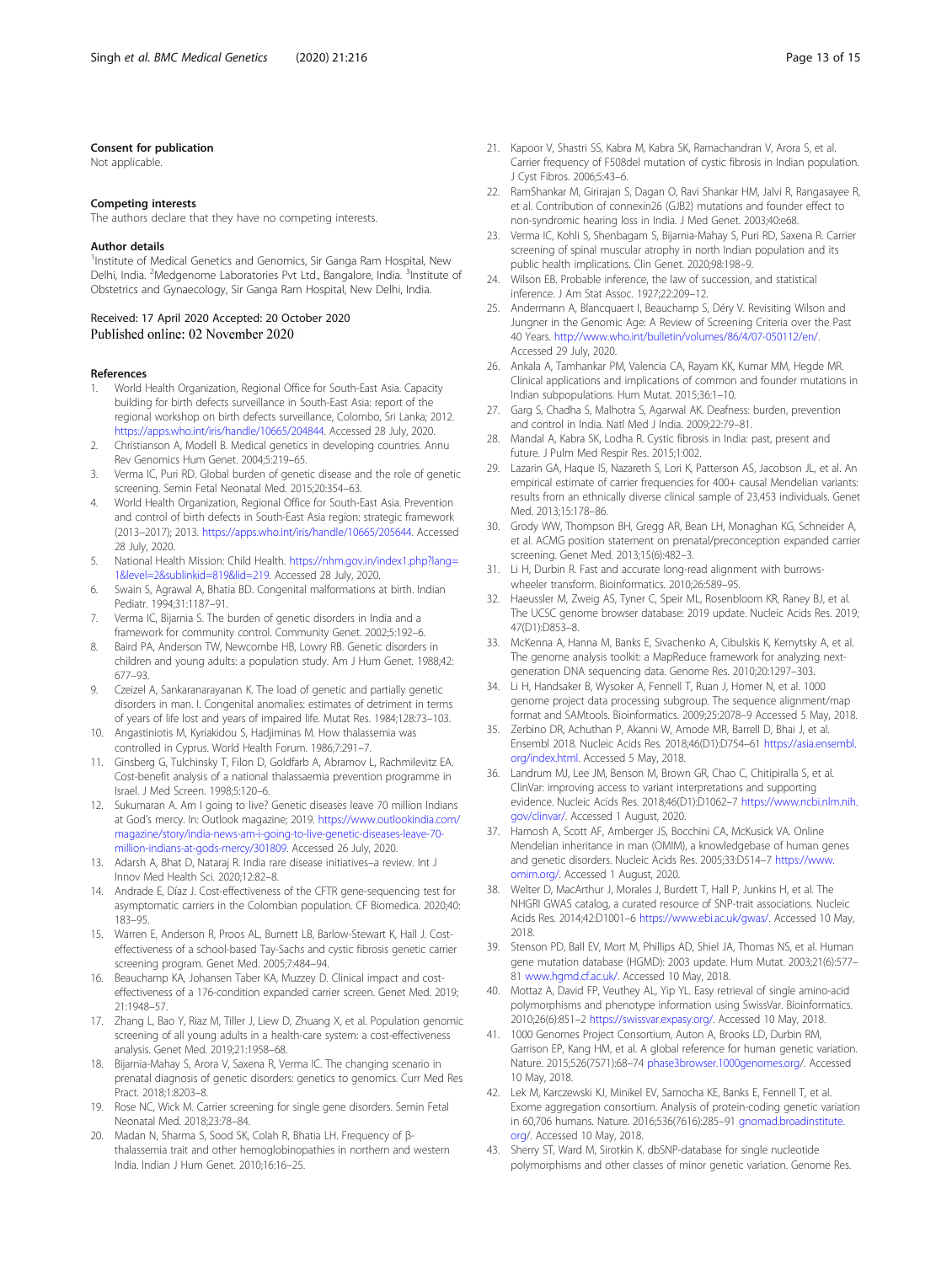<span id="page-13-0"></span>1999;9:677–9 [https://www.ncbi.nlm.nih.gov/projects/SNP/.](https://www.ncbi.nlm.nih.gov/projects/SNP/) Accessed 13 May, 2018.

- 44. Adzhubei IA, Schmidt S, Peshkin L, Ramensky VE, Gerasimova A, Bork P, et al. A method and server for predicting damaging missense mutations. Nat Methods. 2010;7:248–9 <http://genetics.bwh.harvard.edu/pph2/>. Accessed 13 May, 2018.
- 45. Kumar P, Henikoff S, Ng PC. Predicting the effects of coding nonsynonymous variants on protein function using the SIFT algorithm. Nat Protoc. 2009;4:1073–81 [http://sift.jcvi.org/www/SIFT\\_enst\\_submit.html](http://sift.jcvi.org/www/SIFT_enst_submit.html). Accessed 13 May, 2018.
- 46. Schwarz JM, Cooper DN, Schuelke M, Seelow D. MutationTaster2: mutation prediction for the deep-sequencing age. Nat Methods. 2014;11:361–2 [http://](http://www.mutationtaster.org/) [www.mutationtaster.org/](http://www.mutationtaster.org/). Accessed 15 May, 2018.
- 47. Reva B, Antipin Y, Sander C. Predicting the functional impact of protein mutations: application to cancer genomics. Nucleic Acids Res. 2011;39:e118 <http://www.mutationassessor.org/>. Accessed 15 May, 2018.
- 48. Chun S, Fay JC. Identification of deleterious mutations within three human genomes. Genome Res. 2009;19:1553–6.
- 49. Reese MG, Eeckman FH, Kulp D, Haussler D. Improved splice site detection in genie. J Comput Biol. 1997;4:311–23 http:/[/www.fruitfly.org/seq\\_tools/](http://www.fruitfly.org/seq_tools/splice.html) [splice.html](http://www.fruitfly.org/seq_tools/splice.html). Accessed 20 May, 2018.
- 50. Desmet FO, Hamroun D, Lalande M, Collod-Béroud G, Claustres M, Béroud C. Human splicing finder: an online bioinformatics tool to predict splicing signals. Nucleic Acids Res. 2009;37:e67 [http://www.umd.be/HSF3.](http://www.umd.be/HSF3) Accessed 20 May, 2018.
- 51. Richards S, Aziz N, Bale S, Bick D, Das S, Gastier-Foster J, et al. Standards and guidelines for the interpretation of sequence variants: a joint consensus recommendation of the American College of Medical Genetics and Genomics and the Association for Molecular Pathology. Genet Med. 2015;17:405–24.
- 52. Colah R, Italia K, Gorakshakar A. Burden of thalassemia in India: the road map for control. Pediatr Hemat Oncol J. 2017;2(4):79–84.
- 53. Archibald AD, Smith MJ, Burgess T, Scarff KL, Elliott J, Hunt CE, et al. Reproductive genetic carrier screening for cystic fibrosis, fragile X syndrome, and spinal muscular atrophy in Australia: outcomes of 12,000 tests. Genet Med. 2018;20:513–23.
- 54. Woodcock IR, Fraser L, Norman P, Pysden K, Manning S, Childs AM. The prevalence of neuromuscular disease in the paediatric population in Yorkshire, UK; variation by ethnicity and deprivation status. Dev Med Child Neurol. 2016;58:877–83.
- 55. Sachdeva K, Saxena R, Majumdar A, Chadha S, Verma IC. Mutation studies in the CFTR gene in Asian Indian subjects with congenital bilateral absence of vas deferens: report of two novel mutations and four novel variants. Genetic Test Mol Biomark. 2011;15:307–12.
- 56. Shastri SS, Kabra M, Kabra SK, Pandey RM, Menon PS. Characterisation of mutations and genotype-phenotype correlation in cystic fibrosis: experience from India. J Cyst Fibros. 2008;7:110–5.
- 57. Sharma N, Singh M, Kaur G, Thapa BR, Prasad R. Identification and characterization of CFTR gene mutations in Indian CF patients. Ann Hum Genet. 2009;73:26–33.
- 58. Watson MS, Cutting GR, Desnick RJ, Driscoll DA, Klinger K, Mennuti M, et al. Cystic fibrosis population carrier screening: 2004 revision of American College of Medical Genetics mutation panel. Genet Med. 2004;6:387–91.
- 59. Sachdeva K, Saxena R, Puri R, Bijarnia S, Kohli S, Verma IC. Mutation analysis of the CFTR gene in 225 children: identification of five novel severe and seven reported severe mutations. Genet Test Mol Biomarkers. 2012;16:798–801.
- 60. Lim RM, Silver AJ, Silver MJ, Borroto C, Spurrier B, Petrossian TC, et al. Targeted mutation screening panels expose systematic population bias in detection of cystic fibrosis risk. Genet Med. 2016;18:174–9.
- 61. Bowler IM, Estlin EJ, Littlewood JM. Cystic fibrosis in Asians. Arch Dis Child. 1993;68:120–2.
- Powers CA, Potter EM, Wessel HU, Lloyd-Still JD. Cystic fibrosis in Asian Indians. Arch Pediatr Adolesc Med. 1996;150:554–5.
- 63. Kabra M, Kabra SK, Ghosh M, Khanna A, Arora S, Menon PS, et al. Is the spectrum of mutations in Indian patients with cystic fibrosis different? Am J Med Genet. 2000;93:161–3.
- 64. Mei-Zahav M, Durie P, Zielenski J, Solomon M, Tullis E, TSui LC, et al. The prevalence and clinical characteristics of cystic fibrosis in south Asian Canadian immigrants. Arch Dis Child. 2005;90:675–9.
- 65. Green GE, Scott DA, McDonald JM, Woodworth GG, Sheffield VC, Smith RJ. Carrier rates in the midwestern United States for GJB2 mutations causing inherited deafness. JAMA. 1999;281:2211–6.
- 66. Taniguchi M, Matsuo H, Shimizu S, Nakayama A, Suzuki K, Hamajima N, et al. Carrier frequency of the GJB2 mutations that cause hereditary hearing loss in the Japanese population. J Hum Genet. 2015;60:613–7.
- 67. Han SH, Park HJ, Kang EJ, Ryu JS, Lee A, Yang YH, et al. Carrier frequency of GJB2 (connexin-26) mutations causing inherited deafness in the Korean population. J Hum Genet. 2008;53:1022–8.
- Sloan-Heggen CM, Bierer AO, Shearer AE, Kolbe DL, Nishimura CJ, Frees KL, et al. Comprehensive genetic testing in the clinical evaluation of 1119 patients with hearing loss. Hum Genet. 2016;135:441–50.
- 69. Van Hauwe P, Everett LA, Coucke P, Scott DA, Kraft ML, Ris-Stalpers C, et al. Two frequent missense mutations in Pendred syndrome. Hum Mol Genet. 1998;7:1099–104.
- 70. Madden C, Halsted M, Meinzen-Derr J, Bardo D, Boston M, Arjmand E, et al. The influence of mutations in the SLC26A4 gene on the temporal bone in a population with enlarged vestibular aqueduct. Arch Otolaryngol Head Neck Surg. 2007;133:162–8.
- 71. Kühnen P, Turan S, Fröhler S, Güran T, Abali S, Biebermann H, et al. Identification of PENDRIN (SLC26A4) mutations in patients with congenital hypothyroidism and "apparent" thyroid dysgenesis. J Clin Endocrinol Metab. 2014;99:E169–76.
- 72. Dossena S, Nofziger C, Brownstein Z, Kanaan M, Avraham KB, Paulmichl M. Functional characterization of pendrin mutations found in the Israeli and Palestinian populations. Cell Physiol Biochem. 2011;28:477–84.
- 73. Pera A, Villamar M, Viñuela A, Gandía M, Medà C, Moreno F, et al. A mutational analysis of the SLC26A4 gene in Spanish hearing-impaired families provides new insights into the genetic causes of Pendred syndrome and DFNB4 hearing loss. Eur J Hum Genet. 2008;16:888–96.
- 74. Nahar R, Puri RD, Saxena R, Verma IC. Do parental perceptions and motivations towards genetic testing and prenatal diagnosis for deafness vary in different cultures? Am J Med Genet A. 2013;161A:76–81.
- 75. Puri RD, Kapoor S, Kishnani PS, Dalal A, Gupta N, Muranjan M, et al. Diagnosis and Management of Gaucher Disease in India - consensus guidelines of the Gaucher disease task force of the Society for Indian Academy of medical genetics and the Indian academy of pediatrics. Indian Pediatr. 2018;55:143-53.
- 76. Ankleshwaria C, Mistri M, Bavdekar A, Muranjan M, Dave U, Tamhankar P, et al. Novel mutations in the glucocerebrosidase gene of Indian patients with Gaucher disease. J Hum Genet. 2014;59:223–8.
- 77. Sheth J, Bhavsar R, Mistri M, Pancholi D, Bavdekar A, Dalal A, et al. Gaucher disease: single gene molecular characterization of one-hundred Indian patients reveals novel variants and the most prevalent mutation. BMC Med Genet. 2019;20:31.
- 78. Mishra R, Bijarnia-Mahay S, Sharma N, Dimri N, Saxena R, Puri RD, et al. Gaucher disease in fetus: the usual and the unusual presentations in a family. J Fetal Med. 2019;6:147–50.
- 79. Koprivica V, Stone DL, Park JK, Callahan M, Frisch A, Cohen IJ, et al. Analysis and classification of 304 mutant alleles with type 1 and type3 in Gaucher patients disease. Am J Hum Genet. 2000;66:1777–86.
- 80. Huie ML, Tsujino S, Sklower Brooks S, Engel A, Elias E, Bonthron DT, et al. Glycogen storage disease type II: identification of four novel missense mutations (D645N, G648S, R672W, R672Q) and two insertions/deletions in the acid alpha-glucosidase locus of patients of differing phenotype. Biochem Biophys Res Commun. 1998;244:921–7.
- 81. Ngiwsara L, Wattanasirichaigoon D, Tim-Aroon T, Rojnueangnit K, Noojaroen S, Khongkraparn A, et al. Clinical course, mutations and its functional characteristics of infantile-onset Pompe disease in Thailand. BMC Med Genet. 2019;20:156.
- 82. Gupta N, Kazi ZB, Nampoothiri S, Jagdeesh S, Kabra M, Puri RD, et al. Clinical and molecular disease Spectrum and outcomes in patients with infantileonset Pompe disease. J Pediatr. 2020;216:44–50.e5.
- 83. Jaworek TJ, Kausar T, Bell SM, Tariq N, Maqsood MI, Sohail A, et al. Molecular genetic studies and delineation of the oculocutaneous albinism phenotype in the Pakistani population. Orphanet J Rare Dis. 2012;7:44.
- 84. Williams EL, Acquaviva C, Amoroso A, Chevalier F, Coulter-Mackie M, Monico CG, et al. Primary hyperoxaluria type 1: update and additional mutation analysis of the AGXT gene. Hum Mutat. 2009;30:910–7.
- 85. Chanchlani R, Sinha A, Gulati A, Agarwal V, Bagga A. Common mutation underlying primary hyperoxaluria type1 in three Indian children. Indian J Nephrol. 2012;22:459–61.
- 86. Bijarnia S, Kohli S, Puri RD, Jacob RJ, Saxena R, Jalan A, et al. Molecular characterisation and prenatal diagnosis of Asparto-acylase deficiency